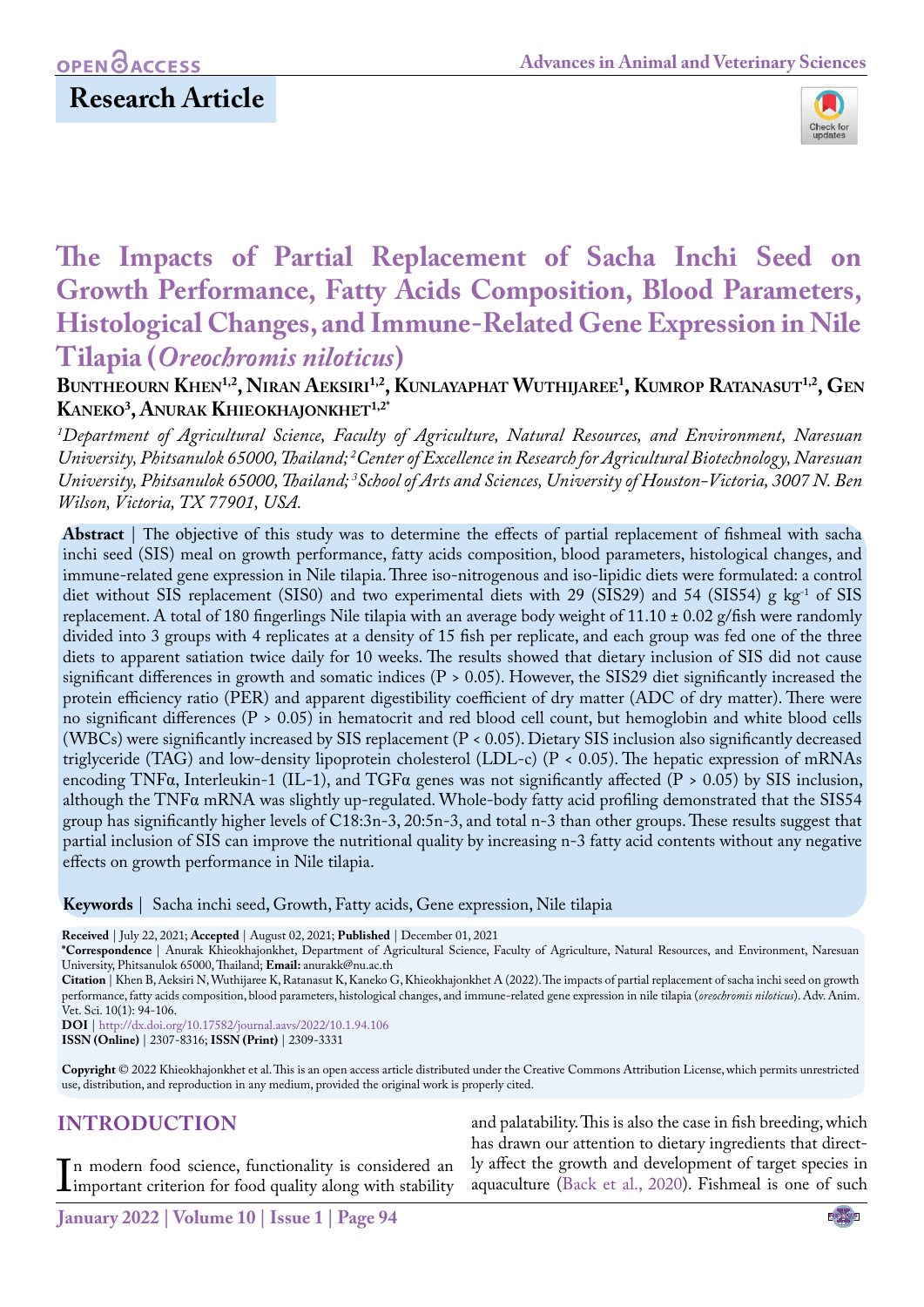high-quality ingredients in fish feed and has been used as the main protein source in the livestock feed industry for many years [\(El-Sayed, 2020](#page-10-1)[; Tacon, 1993](#page-12-0)). In addition to the extraordinary quality protein for aquatic animals, fishmeal also contains high levels of unsaturated fatty acids (DHA, docosahexaenoic acid and EPA, eicosapentaenoic acid) and essential amino acids such as lysine, which is often lacking in the grain products ([Tantikitti et al., 2016;](#page-12-1) Zinn et al., 2009). Fishmeal also has high digestibility, palatability, and no anti-nutritional factors (Alexis and Nengas, 2001; [NRC, 2011](#page-11-0); Villanueva-Gutiérrez et al., 2020). The main benefits of fishmeal feeding include improving immunity, reducing incidences of deformities to animal health, and increasing survival and growth**.** However, along with the increased demand for fishmeal, the price has risen influencing not only the fish aquaculture but also the husbandry of crustacean and livestock production. Fishmeal is now one of the most expensive ingredients in commercial feeds ([Amaya et al., 2007;](#page-10-2) [Olsen et al., 2014\)](#page-11-1).

Currently, natural ingredients are increasingly being used in aquatic feed to enhance immunity and fish health ([Nea](#page-11-2)[mat-Allah et al., 2021;](#page-11-2) [Mahmoud et al., 2020](#page-11-3)). Sacha inchi (*Plukenetia volubilis*) is an oleaginous plant from the tropical rainforest of the Amazon region, which is being commercially planted in South-East Asia, most remarkably in Thailand [\(Saengsorn and Jimtaisong, 2017](#page-12-2)). Sacha inchi seed (SIS) is reported to have the potential of being a cost-effective fish feed ingredient based on the nutritional values ([Araujo-Dairiki et al., 2018](#page-10-3)); SIS has high oil (41.1%) and protein contents (24.7%) (Gutiérrez et al., 2011), and the oil is rich in omega-3 linolenic acid (45%– 53%), omega-6 linoleic acid (34%–39%), and omega-9 (6%–10%) fatty acids ([Wang et al., 2018\)](#page-12-3). Furthermore, the ratio of ω-6 and ω-3 of the SIS is close to the ideal value  $(1:4 \text{ to } 1:10)$ , which exerts the hypo-cholesterolemic effect (Souza et al., 2019). Sacha inchi has been known as a beneficial food owing to the predominance of unsaturated fatty acids, and there are many attempts to use it as a feed ingredient, including those for human consumption.

Plant proteins, which are widely available and moderately priced, maybe the most realistic option in this regard. For the thriving global aquaculture sector, there is continuing interest in exploring and developing appropriate plant protein sources to the high feed cost of fishmeal ([Khieokhajonkhet et al., 2021\)](#page-11-4). However, the high inclusion of plant protein sources might cause an adverse effect on growth, feed utilization, and health status in fish due to imbalanced amino acid profiles and the presence of anti-nutritional factors (ANFs) ([El-sayed, 1999;](#page-10-4) [Adeoye et](#page-10-5)  [al., 2016\)](#page-10-5). Previous studies reported that SIS pressed cake contains many ANFs, e.g. saponin, tannin, phytic acid, and trypsin inhibitor which usually have adverse effects on feed intake, growth performance, and feed and nutrient

#### **Advances in Animal and Veterinary Sciences**

utilization [\(Rawdkuen et al., 2016](#page-12-4); [Khieokhajonkhet et](#page-11-4) [al., 2021\)](#page-11-4). Raw and air-dried SIS pressed cake thus could reduce growth performance and feed utilization, also causing histological changes of the intestine in Nile tilapia ([Muichanta et al., 2020](#page-11-5); [Khieokhajonkhet et al., 2021\)](#page-11-4). In contrast, Nile tilapia fed extruded SIS pressed cake could replace soybean meal in Nile tilapia ([Khieokhajonkhet et al.,](#page-11-4) [2021](#page-11-4)). Similarly, Ortiz-Chura *et al.,* reported that rainbow trout fed extruded SIS pressed cake showed 98% apparent digestibility of protein (Ortiz-Chura et al., 2018). It is thus likely that although SIS contains a high concentration of ANFs, these can be removed or deactivated by appropriate treatments, making SIS a valuable alternative protein source for aquatic animals. However, there is only one report on SIS inclusion in fish diet, which used juvenile tambaqui (*Colossoma macropomum*) and matrinxã (*Brycon amazonicus*) ([Araujo-Dairiki et al., 2018](#page-10-3)).

Nile tilapia (*Oreochromis niloticus*) is comprehensively cultured worldwide and recognized as one of the most important aquaculture resources due to the durability, incredible flexibility, capability to reproduce in a wide range of physical and environmental conditions, superb growth rates on a wide range of natural and prepared diets, resistance to handling and disease-causing agents, and their broad consumer appeal as a food fish ([Khieokhajonkhet,](#page-11-6) [2020](#page-11-6)). The present study aims to determine the effects of substituting fishmeal with SIS on growth, fatty acids composition, blood parameters, histological changes, and immune-related genes expression in Nile tilapia.

#### **MATERIALS AND METHODS**

#### **Experimental Diets**

Air-dried SIS was purchased from the Ultimate Bankok Co.Ltd., Bangkok, Thailand. SIS was ground using a kitchen blender and kept at -20°C until used. Three (isonitrogenous and isolipidic) diets were formulated as shown in [Table 1](#page-3-0). The control diet was formulated with equal contributions of fishmeal and soybean meal to the protein content. The two experimental diets were prepared by replacing 29 and 54 g kg-1 of fishmeal with SIS (corresponding to SIS29 and SIS54, Table 1). These numbers were determined based on the crude fat requirement of Nile tilapia. In order to meet the amino acids requirement of Nile tilapia, DL-methionine and L-lysine were supplemented to all experimental diets. All dry feed ingredients were thoroughly mixed using the C-B20G-A1 feed blender (Nonthaburi, Thailand). Soybean oil was added as the main energy source. After the addition of 350 ml  $kg<sup>-1</sup>$  distilled water, the resultant mixtures were subjected to a meat mincer to produce 3 mm diameter pellets using an ICK family meat mincer (Nonthaburi, Thailand). The pellets were air-dried, packed in plastic bags, and stored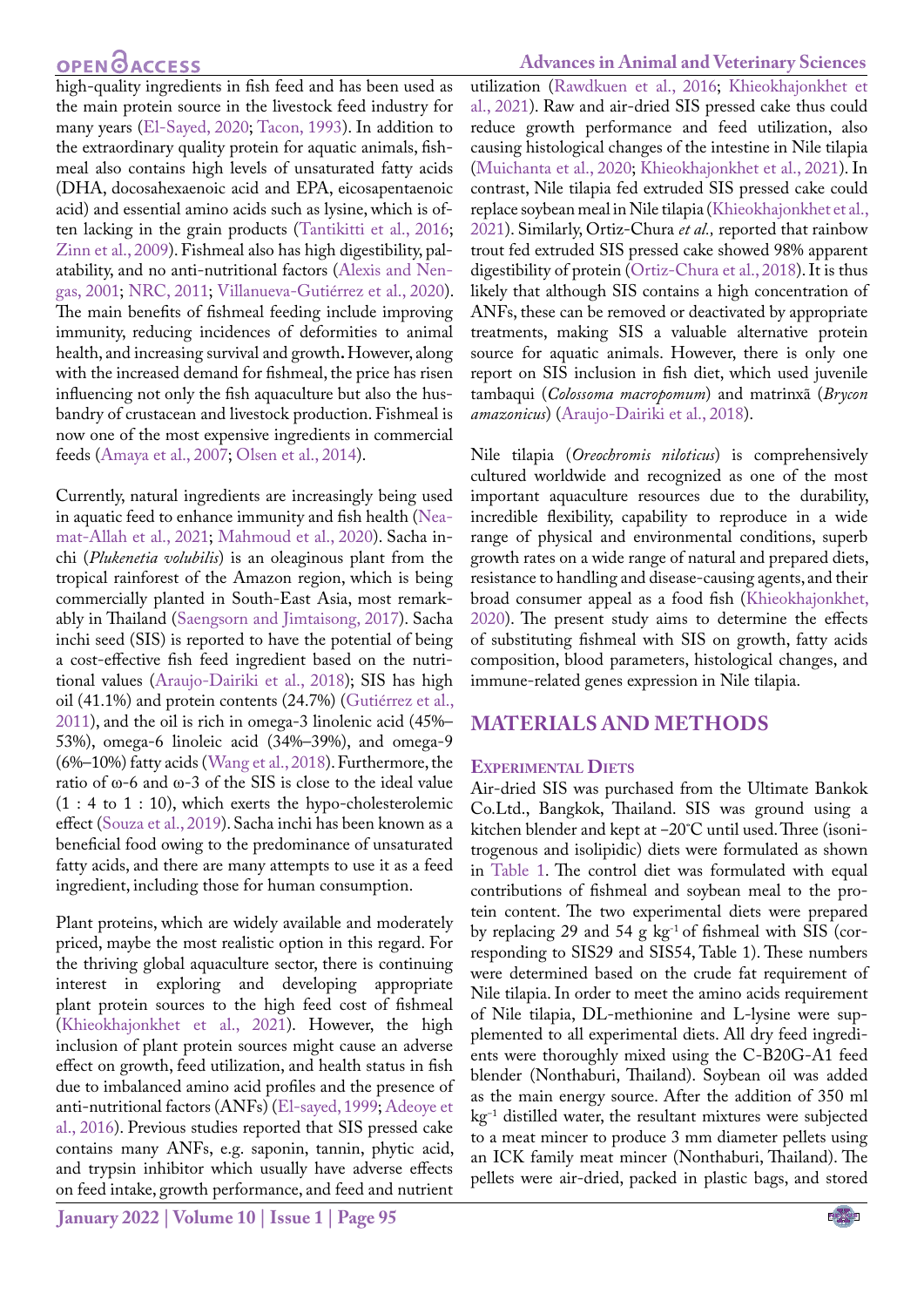#### **Advances in Animal and Veterinary Sciences**

at -20°C. The proximate composition and fatty acid profiles of experimental diets are shown i[n Table 1](#page-3-0) and [Table](#page-3-1)  [2](#page-3-1), respectively. To determine the fatty acids composition in experimental diets and whole-body fish, total lipids were extracted in duplicate  $(n = 2)$  with chloroform-methanol (2 : 1, v/v) following [Floch et al. \(1957\)](#page-10-6). Fatty acid methyl esters (FAME) were trans-esterified using  $2\%$  H<sub>2</sub>SO<sub>4</sub> in methanol and then detected by gas chromatography using flame ionization detection (GC-FID, GC-2010 gas chromatograph, Shimadzu, Tokyo, Japan).

#### **Experimental Fish**

Nile tilapia (*O. niloticus*) fingerlings were purchased from a local hatchery farm (Dokdin Hatchery Farm, Phitsanulok, Thailand). Fish were transported and acclimatized under quarantine conditions in two 500-L fiber tanks for a month. The care and maintenance of experimental fish were conducted according to the Guide of the Care and Use of Laboratory protocol. The procedure was approved by The National Animal Care, Ethics, and Use Committee of Naresuan University, Phitsanulok, Thailand (protocol number: NU-AQ620202). For acclimatization, fingerlings were fed to apparent satiation with the commercial diet (containing approximately 30% protein and 4% lipid) for herbivorous fish (NB Distribution Co, Ltd., Ratchaburi, Thailand) twice daily at 09:00 and 16:00.

At the initiation of the feeding trial, all fish in each tank were weighed and randomly distributed into 100-L tanks (15 fish per tank, 4 replicates per treatment). During the feeding trial, fish were fed up to apparent satiation with experimental diets twice daily at 09:00 and 16:00. The feeding trial was continued for 10 weeks at the Aquatic Animal Feed Laboratory, Faculty of Agriculture, Natural Resources, and Environment, Naresuan University, Phitsanulok, Thailand. All tanks had continuous aeration, and the following water quality parameters of each tank were measured twice a week: temperature (23.27 ± 2.37ºC), dissolved oxygen (6.47  $\pm$  1.35 mg/l), and pH (6.80  $\pm$  0.59).

#### **Sample Collection**

After 10 weeks, fish were starved for 24 h and anesthetized with 50 mg/ml of clove oil (1 : 9 ratio of clove oil : ethanol). Fish were counted and weighed to calculate survival rate and growth parameters. After that, whole-body fish were air-dried and used for the determination of whole-body proximate composition following [AOAC \(1990\)](#page-10-7). Four fish were randomly collected from each dietary treatment (pooled sample, n = 4), anesthetized, and used for hematological analysis. Blood samples were withdrawn from the individual aquaria at the caudal venipuncture using heparinized 1 ml syringes and immediately analyzed under using a light microscope (Olympus, Tokyo, Japan). For blood biochemistry, collected blood samples were stood for 15

min and centrifuged at 5000 rpm for 10 min. Blood serum was transferred in fresh tubes and stored at -20 for later analysis. Two fish were randomly collected from each of the four triplicate tanks (n = 8 per dietary treatment), weighed individually, and their liver and visceral organ were collected to determine organosomatic indexes. For gene expression analysis, liver tissue samples were collected from eight individual fish  $(2$  fish of individual tank,  $n = 8$ ) and stored in RNAlater (Ambion, Cambrideshier, UK) at -80°C until further analysis. Anterior intestine samples were also fixed in 10% buffered formalin for histological analysis.

#### **Analytical Methods**

**Growth Parameters and Somatic Indices**: Growth performance, nutrient utilization, survival, and somatic indices of fish were calculated using the following equations: Weight gain (WG, %) = [final body weight (FBW, g) – initial body weight (IBW, g)] / IBW (g)  $\times$  100; Specific growth rate  $(SGR, % / day) = [ln (FBW, g) - ln (IBW, g)]$ / number of days]  $\times$  100; Feed conversion ratio (FCR) = feed intake  $(g)$  / weight gain  $(g)$ ; Survival Rate  $(\%)$  = [final number of surviving fish / initial number of fish]  $\times$  100; Protein efficiency ratio (PER) = weight gain / protein intake; Protein productive value (PPV, %) = protein gain (g) / protein intake (g); Condition factor  $(K, g/cm^3)$  = individual FBW (g) / (individial body length)<sup>3</sup>  $\times$  100; Hepatosomatic index  $(HSI, %)$  = individual liver weight  $(g) /$  individual body weight of fish  $(g) \times 100$ ; Viscerosomatic index (VSI,  $%$  = individual viscera weight (g) / total individual fish weight (g).

#### **Apparent Digestibility Analysis**

The ADC of three experimental diets was examined by using chromic oxide  $(Cr_2O_3)$  as the indicator at a level of 5 g / kg diet. Fish were fed with diets containing  $Cr_2O_3$  during week 8<sup>th</sup> - 10<sup>th</sup> of the feeding trial, and debris and uneaten feed were taken out. After being fed the diets containing  $Cr_2O_3$  for 3 days, fresh feces were immediately collected by siphoning [\(Lin et al., 2004](#page-11-7)) and kept at  $-20^{\circ}$ C until used. The feces were dried at 60°C for 12 h and used for proximate analyses. Chromic oxide in diets and feces were determined by following the chromic oxide method in [Fu](#page-11-8)[rukawa and Tsukahara \(1966\)](#page-11-8). ADCs of nutrients were calculated using the following equations: ADC of dry matter (ADC of dry matter) =  $100 - (100 \times \% \text{Cr}_2\text{O}_3 \text{ con}$ tent of diet / %  $Cr_2O_3$  content of feces); ADC of protein  $= 100 - 100 \times \left[ (\text{Cr}_{2}\text{O}_{3}\text{content in diet}) / (\% \text{ crude protein}) \right]$ content in diet)] × [(% crude protein content in feces) / (%  $Cr_2O_3$  content in feces)].

#### **Blood Analysis**

Red blood cells (RBCs) and white blood cells (WBCs) were manually counted by diluting blood samples to 1000 and 100 times, respectively, with 0.85% NaCl, under a light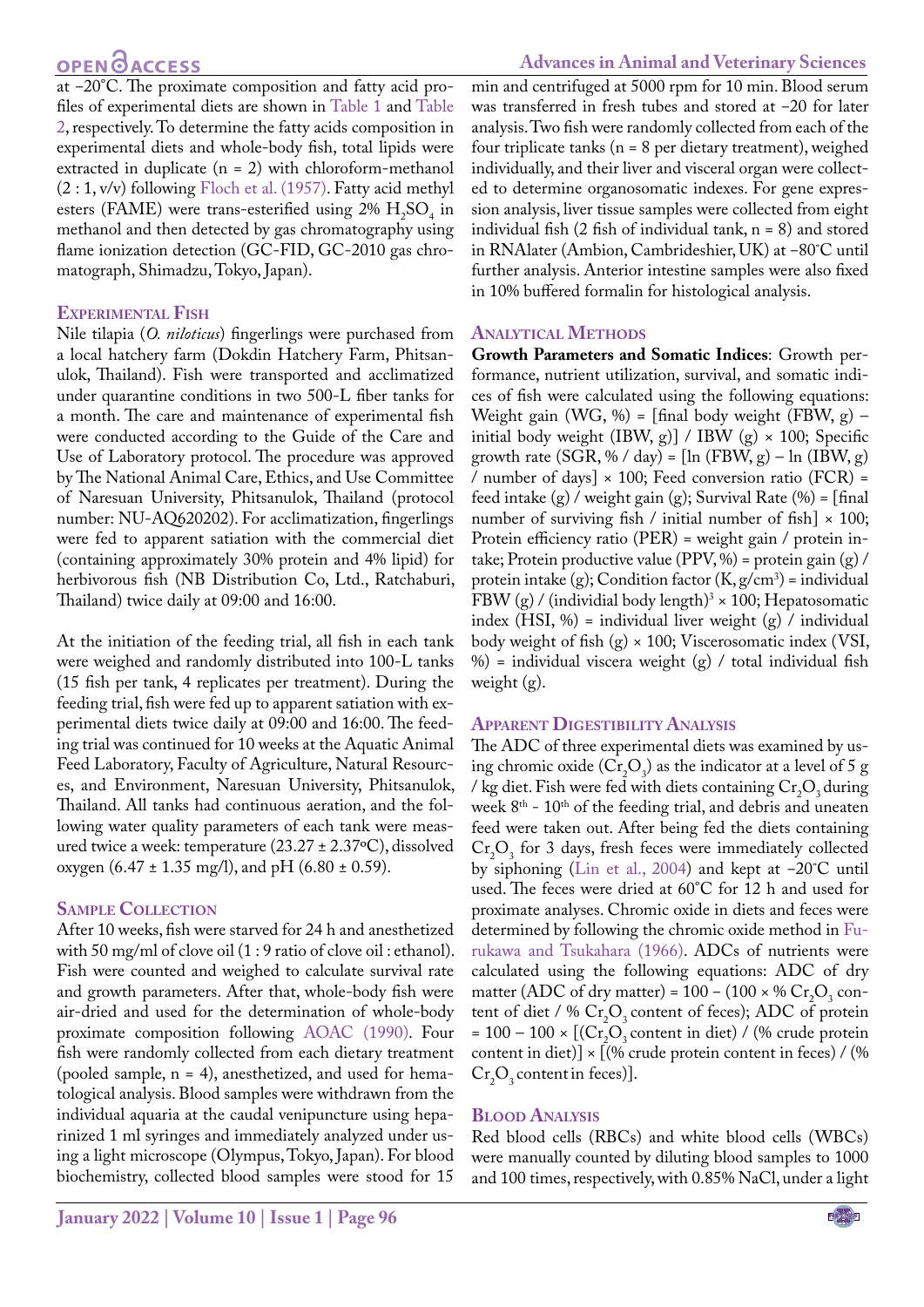<span id="page-3-0"></span>**e 1:** Feed formulation and proximate composition of experimental diets.

| <b>Items</b>                | <b>Experimental diets</b> |                  |                  |                  |  |  |
|-----------------------------|---------------------------|------------------|------------------|------------------|--|--|
|                             |                           | SIS <sub>0</sub> | <b>SIS29</b>     | <b>SIS54</b>     |  |  |
| Fish meal                   |                           | 170              | 156              | 144              |  |  |
| Sacha inchi seed            |                           | $\overline{0}$   | 29               | 54               |  |  |
| Soybean meal                |                           | 370              | 370              | 370              |  |  |
| Corn gluten                 |                           | 194              | 194              | 194              |  |  |
| Rice flour                  |                           | 173              | 170              | 167              |  |  |
| Soybean oil                 |                           | 58               | 46               | 36               |  |  |
| Vitamin premix <sup>1</sup> |                           | 10               | 10               | 10               |  |  |
| Mineral premix <sup>2</sup> |                           | 10               | 10               | 10               |  |  |
| Methionine                  |                           | 10               | 10               | 10               |  |  |
| Lysine                      |                           | 5                | 5                | 5                |  |  |
| Total                       |                           | 1000             | 1000             | 1000             |  |  |
| Proximate composition (%)   | SIS <sup>3</sup>          | <b>SISO</b>      | <b>SIS29</b>     | <b>SIS54</b>     |  |  |
| Dry matter                  | $98.00 \pm 0.47$          | $92.30 \pm 0.59$ | $92.09 \pm 0.89$ | $92.07 \pm 0.62$ |  |  |
| Crude protein               | $25.16 \pm 0.66$          | $29.51 \pm 0.37$ | $29.40 \pm 0.99$ | $29.43 \pm 0.76$ |  |  |
| Crude lipid                 | $46.79 \pm 0.83$          | $6.98 \pm 0.21$  | $7.00 \pm 0.36$  | $7.69 \pm 0.03$  |  |  |
| Crude ash                   | $2.82 \pm 0.05$           | $7.77 \pm 0.10$  | $7.55 \pm 0.08$  | $7.44 \pm 0.23$  |  |  |

Crude ash 2.82 ± 0.05 7.77 ± 0.10 7.55 ± 0.08 7.44 ± 0.23 1 SunMix, Munkong Interfeed, Nakorn Pratom, Thailand (mg or IU/kg diet): A, 25,000 IU; D3, 1,500 IU; E, 1,000 mg; K, 50; B1, 30 mg; B2, 50 mg; B6, 15 mg; B12, 150 mg; inositol, 15 mg; pantothenic acid, 50 mg; niacin acid, 20 mg; C, 500 mg; folic acid, 5 mg; biotin, 3 mg.

2 MinMin, Munking Interfeed, Nakorn Pratom, Thailand, Mineral premix (g/kg diet): calcium lactate, 1000; ferrous sulphate, 15; potassium chloride, 2.5; potassium iodine, 10; copper sulphate, 150; manganese oxide, 15; cobalt carbonate, 5; zinc oxide, 20, magnesium chloride, 26; sodium selenite, 15.

3 SIS, raw material purchased from the Ultimate Bangkok Co. Ltd., Bangkok. Thailand.

<span id="page-3-1"></span>**Table 2**: Fatty acids composition of experimental diets (g/kg fatty acids).

|                                    | $\mathbf{I}$<br>л. | $\circ$<br>$\circ$ |              |              |
|------------------------------------|--------------------|--------------------|--------------|--------------|
| <b>Fatty acids</b>                 |                    | <b>SIS0</b>        | <b>SIS29</b> | <b>SIS54</b> |
| Saturated fatty acids (SFA)        |                    |                    |              |              |
| C6:0                               |                    | 0.2                | 0.2          | 3.0          |
| C8:0                               |                    | 0.1                | 0.1          | 0.1          |
| C10:0                              |                    | 0.1                | 0.2          | 0.2          |
| C12:0                              |                    | $0.8\,$            | $0.8\,$      | $0.7\,$      |
| C14:0                              |                    | 4.8                | 4.3          | 4.0          |
| C15:0                              |                    | 0.6                | 0.5          | 0.5          |
| C16:0                              |                    | 126.5              | 122.3        | 110.4        |
| C17:0                              |                    | 1.9                | $1.8\,$      | 1.9          |
| C18:0                              |                    | 67.3               | 66.5         | 65.1         |
| C20:0                              |                    | 5.8                | 4.6          | 5.7          |
| C22:0                              |                    | 4.7                | 0.0          | 3.3          |
| C23:0                              |                    | 0.4                | $0.0\,$      | $0.0\,$      |
| C24:0                              |                    | 2.0                | 2.1          | 1.2          |
| Monounsaturated fatty acids (MUFA) |                    |                    |              |              |
| C16:1                              |                    | 0.6                | 0.5          | 0.4          |
| C18:1n-9 cis                       |                    | 25.0               | 23.8         | 21.6         |
| $C20:1n-9$                         |                    | 0.4                | 0.4          | 0.4          |
| Polyunsaturated fatty acids (PUFA) |                    |                    |              |              |

US **January 2022 | Volume 10 | Issue 1 | Page 97**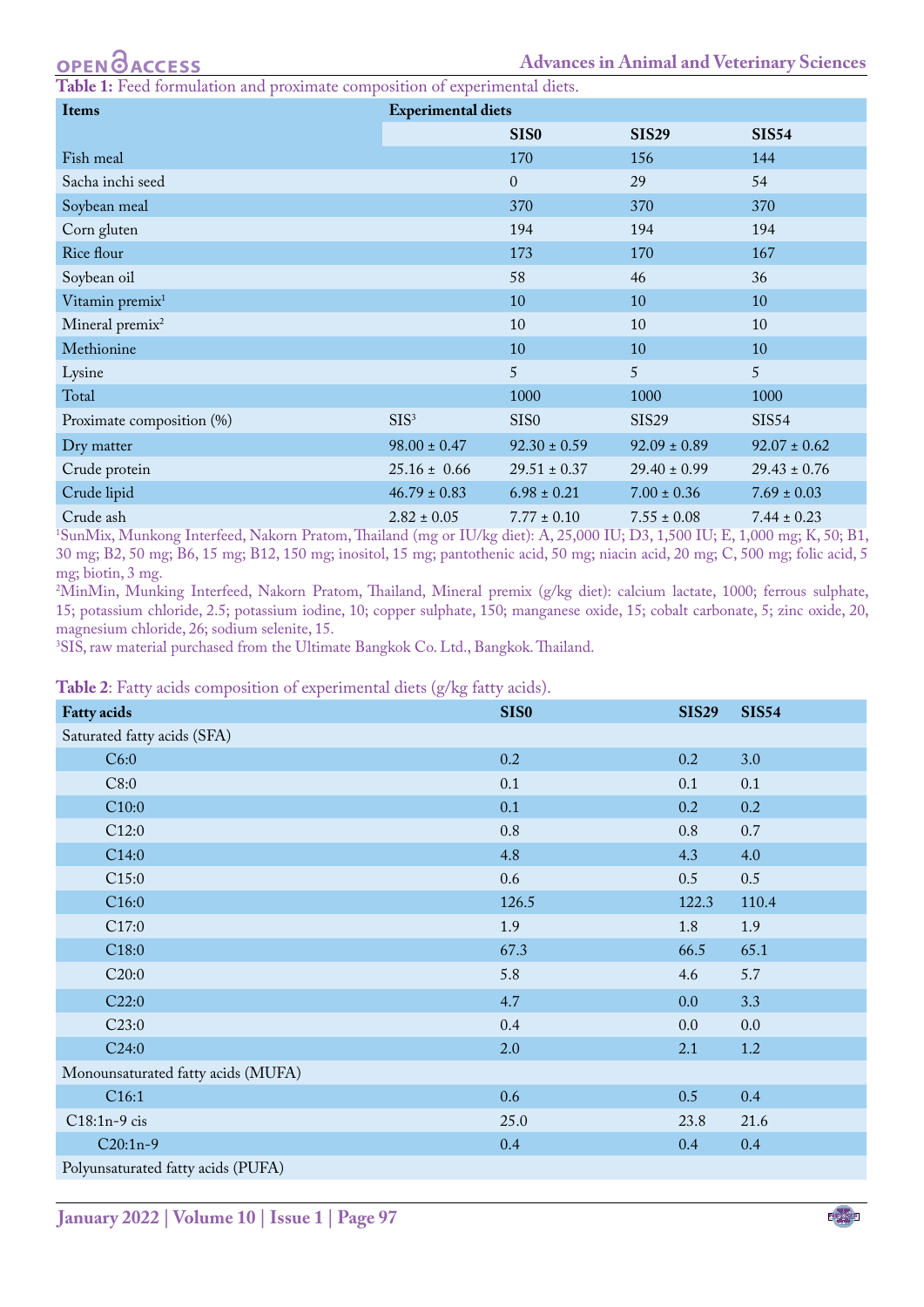| <b>OPEN OACCESS</b>        |       |       | <b>Advances in Animal and Veterinary Sciences</b> |
|----------------------------|-------|-------|---------------------------------------------------|
| C18:2n-6 cis               | 301.0 | 356.7 | 361.4                                             |
| $C20:2n-6$                 | 0.0   | 0.8   | 0.8                                               |
| $C18:3n-6$                 | 3.9   | 3.6   | 3.4                                               |
| $C18:3n-3$                 | 99.9  | 136.3 | 190.5                                             |
| $C20:4n-6$                 | 0.5   | 0.4   | 0.4                                               |
| $C20:5n-3$                 | 1.3   | 1.0   | 1.0                                               |
| C22:5                      | 0.6   | 0.4   | 0.4                                               |
| $C22:6n-3$                 | 3.0   | 2.5   | 2.1                                               |
| $\Sigma$ SFA               | 215.2 | 203.4 | 196.1                                             |
| $\Sigma MUFA$              | 26.1  | 24.8  | 22.5                                              |
| $\Sigma$ n-3               | 104.2 | 139.8 | 193.6                                             |
| $\Sigma$ n-6               | 305.4 | 361.5 | 366.0                                             |
| $\Sigma$ n-9               | 25.4  | 24.2  | 22.0                                              |
| $\Sigma$ n-3/ $\Sigma$ n-6 | 0.34  | 0.38  | 0.53                                              |

<span id="page-4-0"></span>**Table 3:** Nucleotide sequences of primers used in the present study.

| Genes          | Primer sequences $(5' \rightarrow 3')$                   | <b>Product size</b> | <b>References</b>              |
|----------------|----------------------------------------------------------|---------------------|--------------------------------|
| $TNF-\alpha$   | F-GCTGGAGGCCAATAAAATCA<br>R-CCTTCGTCAGTCTCCAGCTC         | 339 bp              | (Pirarat et al., 2011)         |
| IL-1 $\beta$   | F-AAGATGAATTGTGGAGCTGTGTT<br>R-AAAAGCATCGACAGTATGTGAAAT  | $175$ bp            | FF280564.1                     |
| $TGF-\beta$    | F-TGCGGCACCCAATCACACAAC<br>R-GTTAGCATAGTAACCCGTTGGC      | $105$ bp            | (Harms et al., 2003)           |
| $\beta$ -actin | F-ACAGGATGCAGAAGGAGATCACAG<br>R-GTACTCCTGCTTGCTGATCCACAT | $155$ bp            | (Thummabancha et al.,<br>2016) |

<span id="page-4-1"></span>**Table 4:** Growth performance and biological indices of Nile tilapia fed experimental diets for 10 weeks.

| Parameters                                 | <b>SIS0</b>                                           | <b>SIS29</b>                | <b>SIS54</b>                  | $P$ – value |
|--------------------------------------------|-------------------------------------------------------|-----------------------------|-------------------------------|-------------|
| Growth and nutrients utilization           |                                                       |                             |                               |             |
| Initial body weight (g/fish)               | $11.10 \pm 0.02$                                      | $11.11 \pm 0.01$            | $11.10 \pm 0.02$              | 0.601       |
| Final body weight (g/fish)                 | $51.90 \pm 3.23$                                      | $54.47 \pm 3.25$            | $51.38 \pm 1.10$              | 0.278       |
| Weight gain (%)                            | $367.50 \pm 28.40$                                    | $390.21 \pm 29.09$          | $363.00 \pm 10.40$            | 0.285       |
| Specific growth rate (%/day)               | $2.20 \pm 0.09$                                       | $2.27 \pm 0.09$             | $2.19 \pm 0.03$               | 0.281       |
| Feed conversion ratio                      | $1.27 \pm 0.17$                                       | $1.24 \pm 0.16$             | $1.32 \pm 0.04$               | 0.712       |
| Survival rate (%)                          | $100.00 \pm 0.00$                                     | $97.78 \pm 3.85$            | $95.56 \pm 3.85$              | 0.296       |
| Protein efficiency ratio                   | $2.78 \pm 0.02^b$                                     | $3.05 \pm 0.01^{\circ}$     | $2.79 \pm 0.01^{\rm b}$       | 0.000 <     |
| Protein productive value (%)               | $46.60 \pm 1.05^{\circ}$                              | $48.58 \pm 0.90^{\text{a}}$ | $43.57 \pm 1.67$ <sup>b</sup> | 0.001       |
| Somatic indices                            |                                                       |                             |                               |             |
| Condition factor $(K, g/cm3)$              | $1.67 \pm 0.07$                                       | $1.77 \pm 0.04$             | $1.75 \pm 0.11$               | 0.955       |
| Hepatosomatic index (%)                    | $1.46 \pm 0.34$                                       | $1.53 \pm 0.11$             | $1.58 \pm 0.40$               | 0.523       |
| Viscerosomatic index (%)                   | $6.72 \pm 1.81$                                       | $6.66 \pm 0.97$             | $6.86 \pm 0.85$               | 0.949       |
| Apparent digestibility coefficients (ADCs) |                                                       |                             |                               |             |
| ADC of dry matter (%)                      | $73.03 \pm 0.79$ <sup>b</sup>                         | $74.02 \pm 0.08^{\circ}$    | $71.64 \pm 0.63$ <sup>c</sup> | 0.001       |
| ADC of protein $(\%)$                      | $90.38 \pm 0.31$ <sup>a</sup><br>$\sim$ $\sim$ $\sim$ | $91.10 \pm 0.35^{\circ}$    | $88.47 \pm 0.54^b$            | 0.001       |

Data of growth and nutrient utilization, somatic indices, and ADCs are presented as mean value  $\pm$  SEM (n = 4). The P – value column indicates P values from ANOVA. Means with different superscripts indicate significantly differences in Duncan's test (P < 0.05).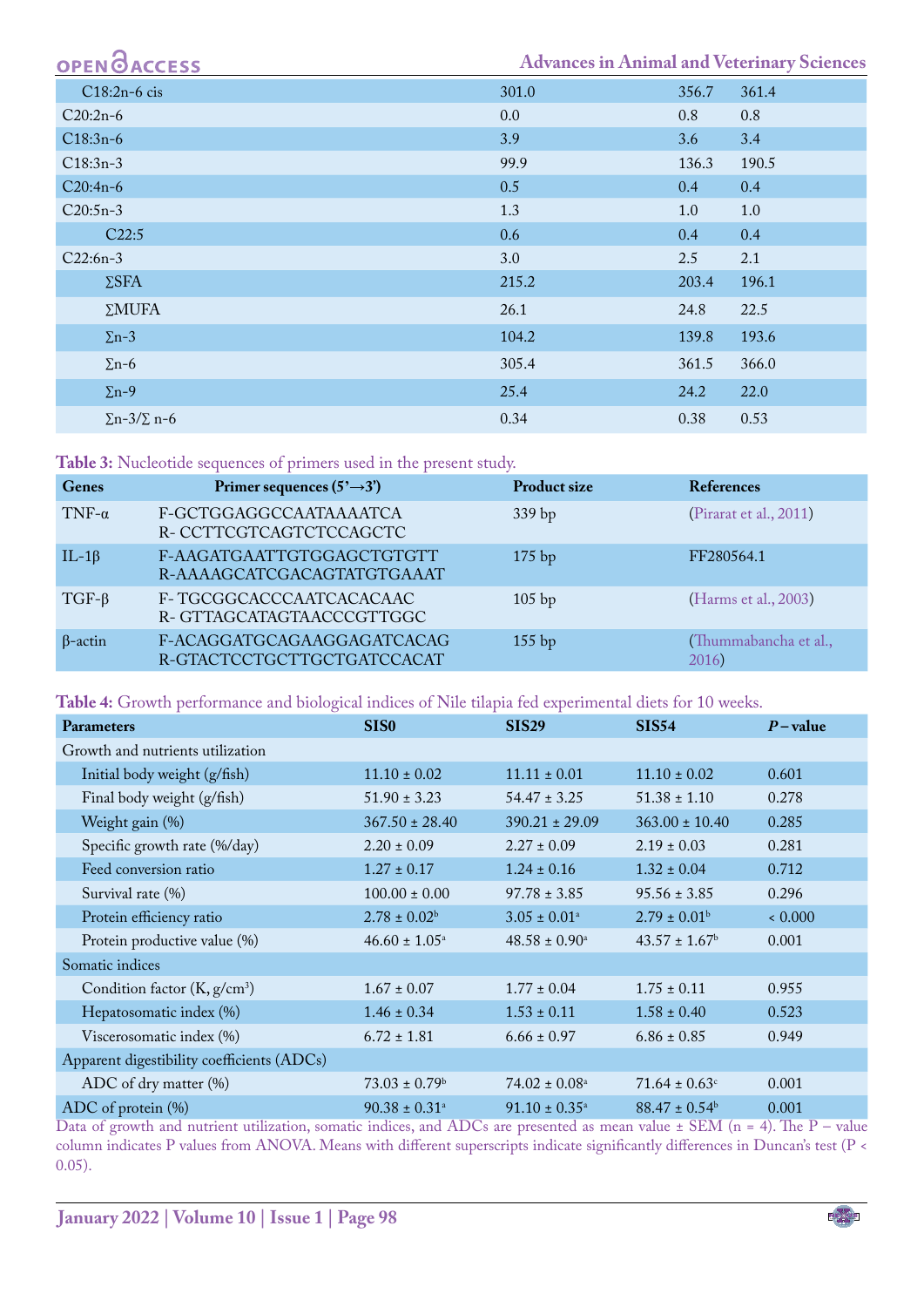#### **OPEN GACCESS Advances in Animal and Veterinary Sciences**

<span id="page-5-0"></span>

| Composition | Initial fish     | SIS <sub>0</sub>        | <b>SIS29</b>                 | SIS <sub>54</sub>            | $P$ - value |
|-------------|------------------|-------------------------|------------------------------|------------------------------|-------------|
| Dry matter  | $23.23 \pm 0.68$ | $26.72 \pm 0.42$        | $26.85 \pm 0.15$             | $26.28 \pm 0.39$             | 0.386       |
| Protein     | $13.04 \pm 0.49$ | $15.81 \pm 0.18^a$      | $15.33 \pm 0.24^{\circ}$     | $15.06 \pm 0.68^{\circ}$     | 0.003       |
| Fat         | $3.43 \pm 0.09$  | $4.30 \pm 0.33^b$       | $4.77 \pm 0.22$ <sup>a</sup> | $4.67 \pm 0.43$ <sup>a</sup> | 0.004       |
| Ash         | $3.69 \pm 0.24$  | $3.51 \pm 0.13^{\circ}$ | $3.29 \pm 0.26^b$            | $3.46 \pm 0.11^{\circ}$      | 0.001       |

Data presented as mean value  $\pm$  SEM (n = 4). The P – value column indicates P values from ANOVA. Means with different superscripts indicate significantly differences in Duncan's test (P < 0.05).

<span id="page-5-1"></span>

| Table 6: Whole body fatty acids composition of Nile tilapia fed experimental diets for 10 weeks (g/kg fatty acids). |  |
|---------------------------------------------------------------------------------------------------------------------|--|
|---------------------------------------------------------------------------------------------------------------------|--|

| <b>Fatty acids</b>                 | SIS <sub>0</sub>     | <b>SIS29</b>          | <b>SIS54</b>       | $P$ - value |
|------------------------------------|----------------------|-----------------------|--------------------|-------------|
| Saturated fatty acids (SFA)        |                      |                       |                    |             |
| C6:0                               | 1.8 <sup>b</sup>     | 3.1 <sup>a</sup>      | 2.9 <sup>a</sup>   | 0.024       |
| C8:0                               | 0.5 <sup>c</sup>     | 0.7 <sup>b</sup>      | 0.9 <sup>a</sup>   | 0.001       |
| C10:0                              | 0.1 <sup>b</sup>     | $0.2^{\mathrm{a}}$    | $0.2^{\mathrm{a}}$ | 0.008       |
| C12:0                              | 4.1 <sup>b</sup>     | 4.9 <sup>ab</sup>     | 5.9 <sup>a</sup>   | 0.022       |
| C13:0                              | 0.0 <sup>b</sup>     | 0.1 <sup>b</sup>      | $0.2^{\mathrm{a}}$ | 0.006       |
| C14:0                              | $21.4^{\circ}$       | 20.2 <sup>b</sup>     | 20.3 <sup>ab</sup> | 0.041       |
| C <sub>15:0</sub>                  | 4.8                  | 4.2                   | 4.3                | 0.248       |
| C16:0                              | 137.5                | 133.3                 | 126.7              | 0.067       |
| C17:0                              | 7.5                  | 7.0                   | 6.8                | 0.306       |
| C18:0                              | 81.3                 | 83.9                  | 79.7               | 0.432       |
| C20:0                              | 5.3                  | 5.8                   | 6.5                | 0.180       |
| C22:0                              | 0.0 <sup>b</sup>     | 2.6 <sup>a</sup>      | $2.7^{a}$          | 0.009       |
| C24:0                              | 0.0 <sup>b</sup>     | 0.0 <sup>b</sup>      | 0.7 <sup>a</sup>   | 0.049       |
| Monounsaturated fatty acids (MUFA) |                      |                       |                    |             |
| C14:1                              | 1.6 <sup>b</sup>     | 2.1 <sup>b</sup>      | $3.2^{\mathrm{a}}$ | 0.007       |
| C <sub>16:1</sub>                  | 30.1                 | 26.4                  | 27.4               | 0.075       |
| C18:1n-9 cis                       | $248.8^{\mathrm{a}}$ | $238.1$ <sup>ab</sup> | 232.9 <sup>b</sup> | 0.038       |
| $C20:1n-9$                         | $15.3^{\circ}$       | 13.0 <sup>b</sup>     | $13.4^{b}$         | 0.025       |
| C24:1                              | 0.0 <sup>c</sup>     | 0.6 <sup>b</sup>      | 0.9 <sup>a</sup>   | 0.001       |
| Polyunsaturated fatty acids (PUFA) |                      |                       |                    |             |
| C18:2n-6 cis                       | $238.8^{\mathrm{a}}$ | 220.9 <sup>b</sup>    | $210.1$ c          | 0.001       |
| $C18:3n-6$                         | 12.4                 | 15.5                  | 15.8               | 0.116       |
| $C18:3n-3$                         | $38.1^\circ$         | 50.5 <sup>b</sup>     | $74.6^{\circ}$     | 0.002       |
| $C20:2n-6$                         | 15.4                 | 13.9                  | 13.5               | 0.072       |
| $C20:3n-3$                         | 5.4                  | 8.1                   | 16.4               | 0.131       |
| $C20:4n-6$                         | $14.8^{\rm a}$       | $11.5^{\rm b}$        | 9.2 <sup>b</sup>   | 0.007       |
| $C20:5n-3$                         | 0.0 <sup>b</sup>     | 1.1 <sup>a</sup>      | $1.2^{\mathrm{a}}$ | 0.004       |
| C22:5                              | 4.2                  | 3.8                   | 3.5                | 0.397       |
| $C22:6n-3$                         | 11.4                 | 12.0                  | 12.5               | 0.272       |
| $\Sigma$ SFA                       | 264.3                | 266.0                 | 257.9              | 0.051       |
| $\Sigma MUFA$                      | 295.9 <sup>a</sup>   | 280.3 <sup>b</sup>    | 278.0 <sup>b</sup> | 0.008       |
| $\Sigma$ n-3                       | 55.0 <sup>c</sup>    | 71.8 <sup>b</sup>     | $104.8^{\circ}$    | 0.002       |
| $\Sigma$ n-6                       | $281.4^a$            | 261.8 <sup>b</sup>    | $248.6^\circ$      | 0.001       |
| $\Sigma$ n-9                       | $264.1^a$            | 251.1 <sup>b</sup>    | 246.4 <sup>b</sup> | 0.022       |
| $\Sigma$ n-3/ $\Sigma$ n-6         | $0.19^{\rm a}$       | 0.27 <sup>b</sup>     | $0.42^{\circ}$     | 0.001       |

Data presented as mean value  $\pm$  SEM (n = 2). The P – value column indicates P values from ANOVA. Means with different

US **January 2022 | Volume 10 | Issue 1 | Page 99**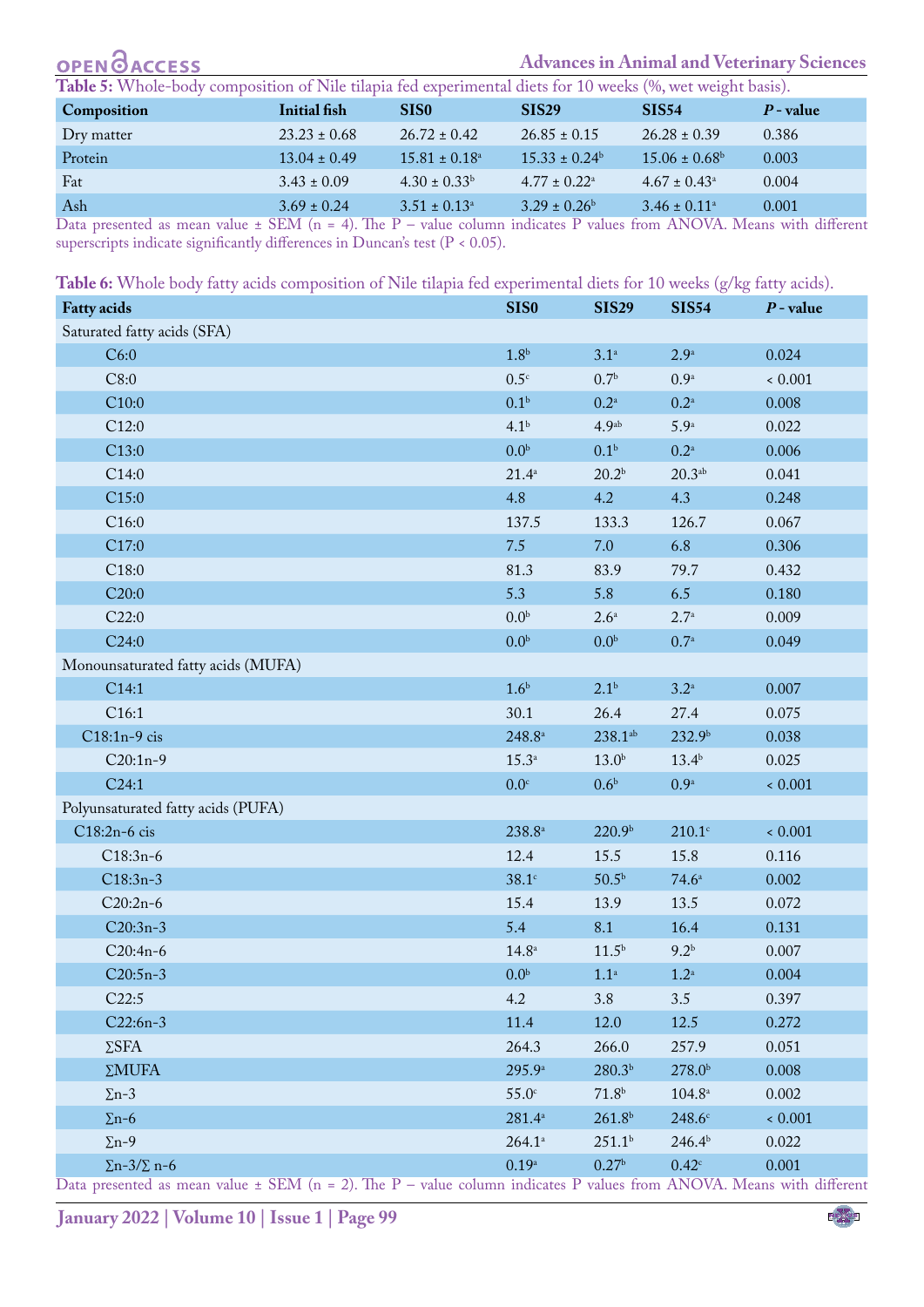#### **Advances in Animal and Veterinary Sciences**

superscripts indicate significantly differences in Duncan's test (P < 0.05). Abbreviation: SIS, sacha inchi seed; SFA, saturated fatty acids, MUFA, monounsaturated fatty acids; PUFA, polyunsaturated fatty acids, ∑SFA, summation of saturated fatty acids; ∑MUFA, summation of monounsaturated fatty acids; ∑n-3, summation of n-3 fatty acids; ∑n-6, summation of n-6 fatty acids; ∑n-9, summation of n-9 fatty acids.

<span id="page-6-0"></span>

| Table 7: Hematological and serum biochemical parameters of fish fed experimental diets for 10 weeks. |
|------------------------------------------------------------------------------------------------------|
|------------------------------------------------------------------------------------------------------|

| Parameters                     | <b>SIS0</b>               | <b>SIS29</b>                  | <b>SIS54</b>              | $P$ - value |
|--------------------------------|---------------------------|-------------------------------|---------------------------|-------------|
| Hematological parameters       |                           |                               |                           |             |
| Hemoglobin (mg/dL)             | $4.62 \pm 0.16$ c         | $5.23 \pm 0.40^{\rm b}$       | $5.85 \pm 0.05^{\circ}$   | 0.001       |
| Hematocrit (%)                 | $34.27 \pm 3.41$          | $36.53 \pm 2.58$              | $37.81 \pm 0.87$          | 0.187       |
| RBC $(10^6 \text{ cell/mm}^3)$ | $1.39 \pm 3.27$           | $1.31 \pm 3.05$               | $1.51 \pm 2.30$           | 0.478       |
| WBC $(10^3 \text{ cell/mm}^3)$ | $119.44 \pm 1.92^b$       | $123.44 \pm 7.99^{\circ}$     | $150.62 \pm 1.95^{\circ}$ | 0.001       |
| Blood biochemistry             |                           |                               |                           |             |
| Glucose $(mg/dL)$              | $83.50 \pm 0.58$          | $84.50 \pm 6.35$              | $71.00 \pm 19.63$         | 0.635       |
| Total protein (g/dL)           | $3.22 \pm 0.26$           | $2.88 \pm 0.04$               | $2.77 \pm 0.20$           | 0.280       |
| Albumin $(g/dL)$               | $1.34 \pm 0.08$           | $1.19 \pm 0.06$               | $1.15 \pm 0.07$           | 0.216       |
| Globulin (g/dL)                | $1.88 \pm 0.18$           | $1.68 \pm 0.04$               | $1.62 \pm 0.11$           | 0.052       |
| AST (U/L)                      | $35.21 \pm 2.38$          | $35.42 \pm 0.98$              | $32.11 \pm 0.62$          | 0.286       |
| ALT (U/L)                      | $20.93 \pm 0.16$          | $19.76 \pm 0.71$              | $17.27 \pm 1.27$          | 0.081       |
| Cholesterol (mg/dL)            | $153.71 \pm 2.96$         | $150.66 \pm 5.18$             | $151.33 \pm 1.68$         | 0.782       |
| TAG (mg/dL)                    | $104.29 \pm 4.79^{\circ}$ | $75.50 \pm 0.58$ <sup>b</sup> | $88.56 \pm 4.06^b$        | 0.017       |
| $HDL-c$ (mg/dL)                | $71.71 \pm 1.69$          | $76.09 \pm 3.07$              | $71.31 \pm 4.54$          | 0.508       |
| $LDL-c$ (mg/dL)                | $81.85 \pm 8.46$          | $60.46 \pm 3.37$              | $62.66 \pm 5.21$          | 0.110       |

Values are mean value  $\pm$  SEM (n = 4). The P – value column indicates P values from ANOVA. Means with different superscripts indicate significantly differences in Duncan's test (P < 0.05). Abbreviations: SIS, sacha inchi seed; RBC, red blood cell; WBC, white blood cell; AST, aspartate aminotransferase; ALT, alanine aminotransferase; TAG, triglycerol; HDL-c, high-density lipoprotein cholesterol; LDL-c, low-density lipoprotein cholesterol.

<span id="page-6-1"></span>**Table 8:** Intestinal morphometric measurements of Nile tilapia fed experimental diets for 10 weeks.

| <b>Parameters</b>                                                                                        | SIS <sub>0</sub>          | <b>SIS29</b>                    | <b>SIS54</b>                                    | $P$ - value |
|----------------------------------------------------------------------------------------------------------|---------------------------|---------------------------------|-------------------------------------------------|-------------|
| Villus height $(\mu m)$                                                                                  | $360.71 \pm 11.96$        | $345.95 \pm 19.61$              | $357.35 \pm 12.87$                              | 0.501       |
| Villus width $(\mu m)$                                                                                   | $109.86 \pm 5.00^{\circ}$ | $155.24 \pm 34.51$ <sup>a</sup> | $105.90 \pm 12.17^{\circ}$                      | 0.044       |
| Serosa $(\mu m)$                                                                                         | $53.37 \pm 0.82^b$        | $59.70 \pm 3.45^{\circ}$        | $44.67 \pm 1.58$ °                              | 0.001       |
| Longitudinal muscle layer $(\mu m)$<br>$\alpha$ $\alpha$ $\alpha$ $\beta$<br>$\sim$ $\sim$<br>$\sqrt{2}$ | $34.07 \pm 0.68$          | $36.07 \pm 2.30$                | $36.28 \pm 3.31$<br>$\sim$ $\sim$ $\sim$ $\sim$ | 0.494       |

Values are mean  $\pm$  SEM (n = 8). The P – value column indicates P values from ANOVA. Means with different superscripts indicate significantly differences in Duncan's test (P < 0.05).

microscope using Neubauer Hematocytometer ([Drabkin,](#page-10-8)  [1945](#page-10-8)). Hematocrit was performed using a glass capillary tube with one end sealed by centrifuging samples at 2600 × g for 5 min with a DM1424 microhematocrit centrifuge (DLAB, Beijing, China). Hemoglobin levels were determined according to the colorimetric method [\(Blaxhall](#page-10-9)  [and Daisley, 1973](#page-10-9)). Blood biochemical parameters were determined according to the colorimetric method using blood chemical analyzer kits (Stanbio Laboratory, Boerne, TX, USA) and a blood serum analyzer (P400 and PC400, Horiba, Japan) as described by Coz-Rakovac et al. (2008).

#### **Histological Examination**

Fixed tissue samples were processed using the standard

histological practices. Briefly, samples were dehydrated in ethanol, infiltrated in xylene, and embedded in paraffin wax. The tissue blocks were sectioned serially using a rotary microtome. Then, the sectioned tissues were stained with hematoxylin and eosin (H&E). The stained slides were then observed using a light microscope (Olympus, Tokyo, Japan). To evaluate the intestinal integrity, quantitative image analysis was conducted by following a previous study (Martínez-Llorens et al., 2012) using the AxioVision software (Carl Zeiss, Jena, Germany). The villus height, villi width, serosa thickness, and the longitudinal muscle layer were measured.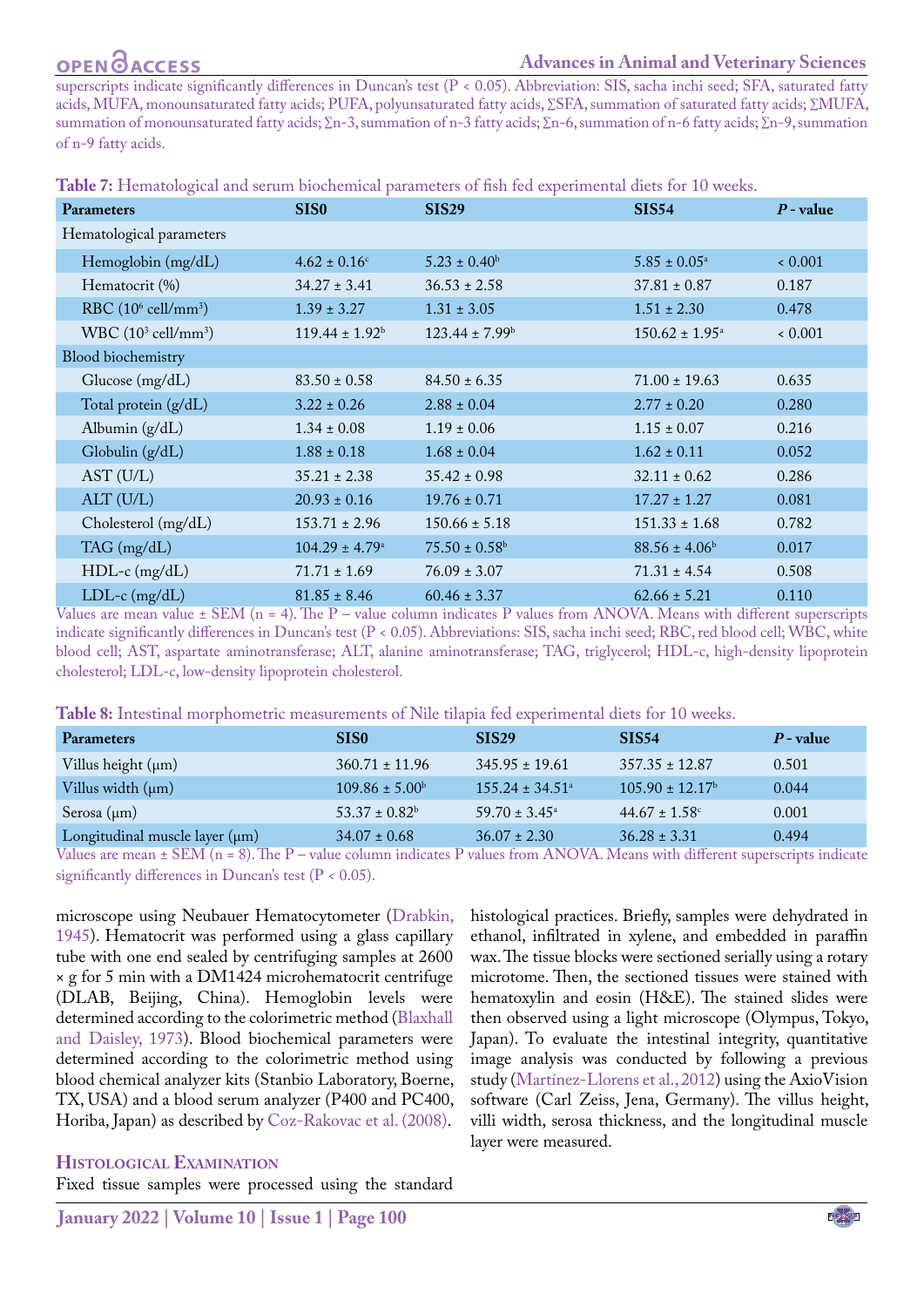### **OPEN**<sub>d</sub>

### **Rna Extraction And Real-Time Quantitative Polymerase Chain Reaction (Qrt-Pcr)**

Frozen tissues samples, approximately 2-3 g, were homogenized in liquid nitrogen using pestle and mortar. The fine powder was immediately dissolved in 1 mL Qiazol Lysis Reagent (Qiagen, Maryland, USA). Total RNAs were extracted using RNeasy Mini Kit by following the manufacturer's protocol (Qiagen, Hilden, Germany). The concentration and purity of obtained total RNAs were spectrophotometrically assessed using a microplate reader (Synergy H1 Multi-Mode Reader, VT, USA). RNA integrity was visualized by agarose gel electrophoresis. Total RNAs were then reverse-transcribed to cDNA using a RevertAid First-Strand Synthesis System (Thermo Scientific, Fermentas, USA) according to the manufacture's protocol. Quantitative real-time PCR was carried out to determine the relative mRNA levels of TNFα, IL-1β, and TGF-α in the liver of Nile tilapia fed different diets. The gene-specific primers of TNFα, IL-1β, TGF-α, and β-actin genes are shown in [Table 3](#page-4-0). β-actin was used as an internal control gene, and its amplification efficiency was ensured based on a cycle threshold value ( $C$ -value) using serial dilution ( $\mathbb{R}^2 > 0.99$ ). The real-time PCR was performed according to the manufacturer's recommendation of Maxima SYBR Green/ROX qPCR Master Mix (2X) (Thermo Fisher Scientific, Vilnius, Lithuania). The reaction was performed in 20 µl reaction mixtures containing  $3 \mu$  of diluted cDNA template  $(1:100 \text{ dilution with})$ sterile distilled water), 10 µl of Maxima SYBR Green/ ROX qPCR Master Mix (2X) (Thermo Fisher Scientific, Vilnius, Lithuania), 10 pmol of gene-specific primers, and 5 µl of sterile distilled water. The PCR cycling profiles were as follows: enzyme activation was carried out at 95°C for 3 min, followed by 40 cycles of denaturing at 95°C for 3 s and extension at 60°C for 30 s. The absence of non-specific PCR products was ensured by the dissociation curve. The relative mRNA expression of fish in different treatments was determined by the comparative  $C_{t}$ -value method.

#### **STATISTICAL ANALYSIS**

All data were shown as mean ± SEM. One-way ANOVA was used for testing significant differences. Duncan's multiple range test was used to identify which means values were significantly different from each other. Differences were considered significant at P < 0.05. All data were statistically analyzed using SPSS (Chicago, IL, USA) for Window version 17.0.

#### **RESULTS**

#### **Growth Performance And Biological Indices**

Dietary replacement of fishmeal by SIS had no significant effects on growth performance  $(P > 0.05, Table 4)$  $(P > 0.05, Table 4)$  $(P > 0.05, Table 4)$ . In addition, there were no significant differences  $(P > 0.05)$  in

survival rates among all treatments. The fish fed the SIS29 diet showed higher PER and PPV than those fed other diets (P < 0.05), while the SIS54 group showed the lowest PPV. Similarly, no gross pathological changes of visceral organs were observed in all experimental fish. Also, no statistical differences were observed for any of the K, HSI, or VSI among treatments. Fish fed the SIS29 diet had significantly higher ADC of dry matter and ADC of protein than those of the other groups  $(P = 0.001)$ .

#### **Whole-Body Composition**

The whole-body compositions of Nile tilapia fed with the three different levels of SIS in diets are presented in [Table](#page-5-0) [5.](#page-5-0) After 10 weeks of the feeding trial, the moisture content showed no significant differences among all treatments (P > 0.05). The whole-body protein content of fish fed the control diet was significantly higher compared to fish fed SIS-containing diets  $(P = 0.001)$ . Fat contents were significantly increased in the SIS diet groups compared to the control group  $(P = 0.004)$ , while ash content was low in the SIS29 diet group ( $P = 0.001$ ).

The fatty acids composition of Nile tilapia after the 10 week trial is shown in [Table 6](#page-5-1). Saturated fatty acids (SFA) levels were not significantly different among all treatments  $(P > 0.05)$ . MUFA was significantly decreased with the increasing amount of SIS in the diets  $(P = 0.008)$ . Moreover, n‐3 PUFA was significantly increased by the replacement of fishmeal with SIS ( $P = 0.002$ ), leading to a concomitant increase significantly in an n-3/n-6 ratio ( $P = 0.001$ ). Conversely, n-6 and n-9 PUFA were significantly decreased (P < 0.001, P = 0.022) in Nile tilapia fed with the SIS-containing diets compared to those fed the control diet ([Table](#page-5-1) [6\)](#page-5-1).

#### **Hematological and Serum Biochemical Parameters**

Hematological and serum biochemical parameters are presented in [Table 7.](#page-6-0) Nile tilapia fed the control diet (SIS0) showed a significantly lower hemoglobin concentration and WBCs ( $P < 0.001$ ) compared to fish fed the SIS29 or SIS54 diets. There were no significant differences (P > 0.05) in hematocrit and RBC values as well as most blood serum parameters (glucose, total protein, albumin, globulin, cholesterol, HDL-c, and LDL-c) except for the triglycerol (TAG) values. The TAG value was significantly lower in SIS groups compared to the control group  $(P =$ 0.017). There were no significant differences in AST and ALT activities ( $P > 0.05$ ).

#### **Intestinal Histology and Morphology**

Histological images of the intestine of Nile tilapia fed SIS inclusion in diets are shown in [Figure 1](#page-8-0). Dietary SIS inclusion groups showed microvilli with increased size and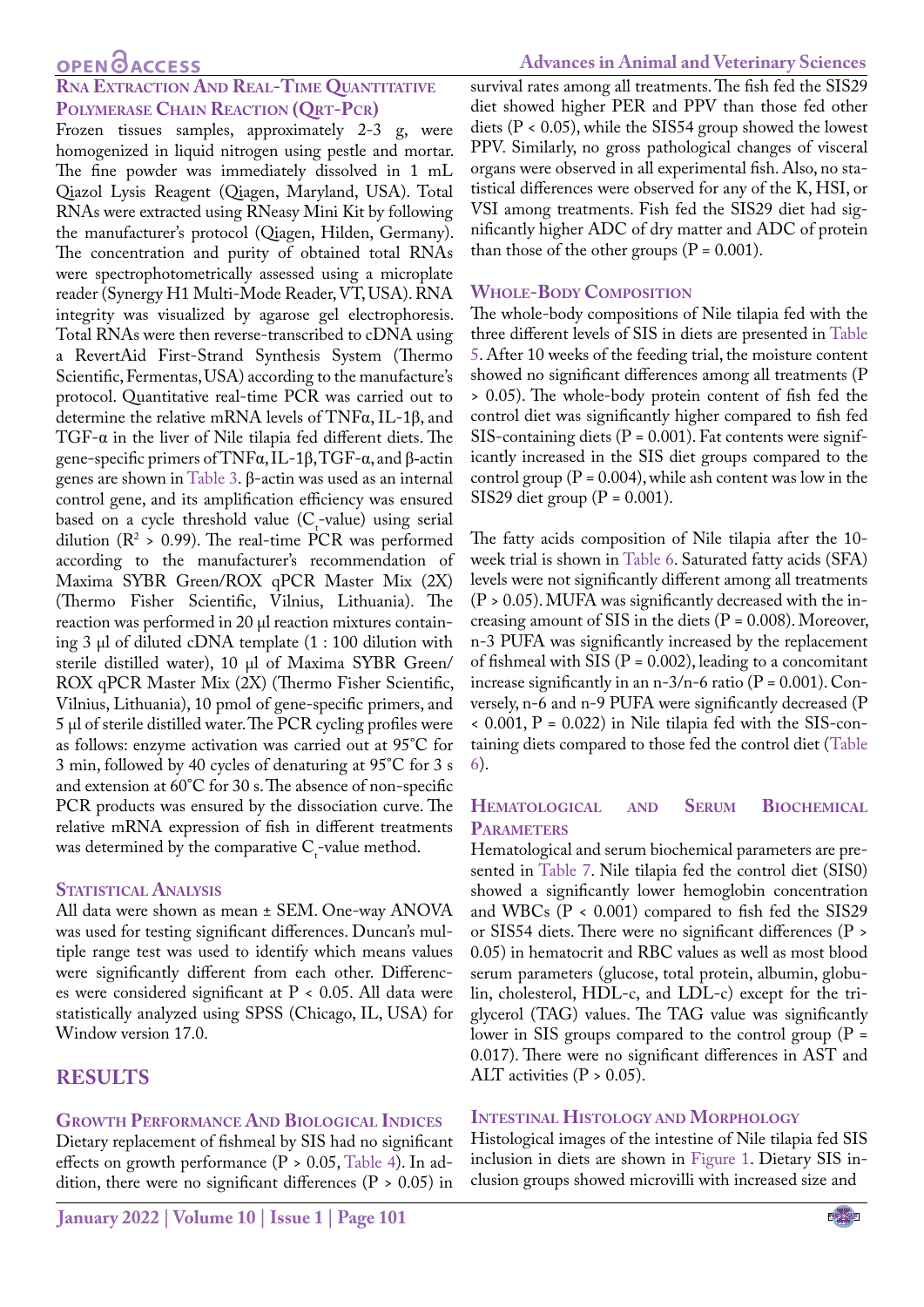

**Figure 1:** Stained intestinal tissue section (H&E) of Nile tilapia fed three different level of sacha inchi seed in diets for 10 weeks. (a) intestinal tissue of Nile tilapia fed SIS0 diet (b) intestinal tissue of Nile tilapia fed SIS29 diet (c) intestinal tissue of Nile tilapia fed SIS54 diet.

<span id="page-8-0"></span>number of goblet cells [\(Figure 1B, 1C](#page-8-0)). Intestinal morphometrics showed no significant changes in intestinal villus height among the three groups ( $P < 0.05$ , [Table 8](#page-6-1)). Nile tilapia fed the SIS29 diet showed significantly higher villus width and serosa layer than the other two groups ( $P =$ 0.044, 0.001). There were no significant differences among all treatments in the longitudinal muscle layer  $(P > 0.05)$ .

#### **Gene Expression**

The expression of genes related to immunity (TNF-α, IL-1β, and TGF-β) was assessed by real-time PCR in Nile

tilapia after the feeding trial [\(Figure 2](#page-8-1)). The expression of TNF-α was slightly increased in SIS inclusion groups but the differences were not significant ( $P > 0.05$ ). The expression of IL-1β and TGF-β genes also showed no significant difference between groups ( $P > 0.05$ ).



<span id="page-8-1"></span>**Figure 2:** Relative expression of TNF-α, IL-1β, and TGF-β of Nile tilapia fed experimental diets for 10 weeks.

### **DISCUSSION**

The present study determined the effects of fishmeal substitution by SIS at different inclusion levels of 0, 29, and  $54$  g kg<sup>-1</sup> in Nile tilapia diets. The results revealed that fishmeal replacement with SIS up to  $54$  g kg<sup>-1</sup> did not cause any significant differences in growth parameters, although Nile tilapia fed the SIS29 diet showed the highest growth. This is not very surprising because the inclusion of sacha inchi at 150 and 300 g  $kg^{-1}$  did not cause any significant changes in growth parameters in Tamaqua and Matrinxã ([Araujo-Dairiki et al., 2018](#page-10-3)). This is probably because Nile tilapia has a high requirement for n-6 fatty acids compared to n-3 fatty acids for optimal growth [\(Ochang et al., 2007\)](#page-11-9). The SIS supplementation increased dietary n-3 but not n-6 fatty acid levels in whole-body fish, and thus were expected to have minor effects on growth. Survival rates of fish fed SIS-based diets showed no significant differences compared to fish fed the control diet, suggesting that dietary SIS supplementation does not influence fish mortality. For future applications, it is also important to identify the upper limit of SIS inclusion in fish diets.

In fish, the condition factor is used as a valuable index for monitoring various factors including feeding intensity, age, and growth rates [\(Oni et al., 1983\)](#page-11-10). Hepatosomatic index (HSI) and viscerosomatic index (VSI) are used to determine the health status of fish [\(Sogbesan et al., 2017](#page-12-7)). HSI is influenced by several factors such as water quality, nutrition, stocking density, and stress ([Panase et al., 2018\)](#page-11-11). In this present study, these biological indices did not show significant differences among all treatments. These responses suggest that inclusions of SIS in the diet up to 54 g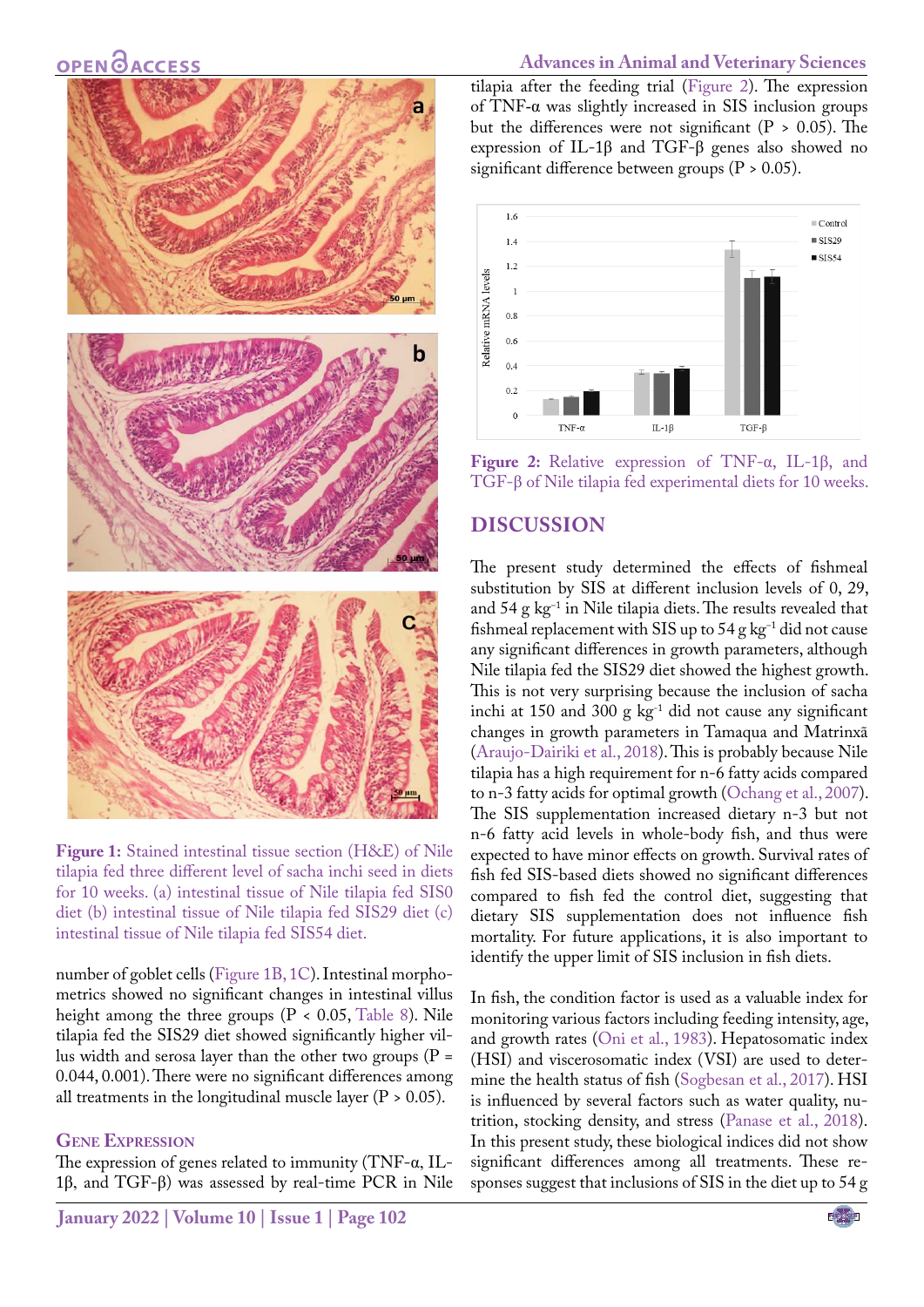kg<sup>-1</sup> did not have major adverse effects. On the other hand, the apparent digestibility coefficient of dry matter and ADC of protein of fish fed SIS29 were significantly higher than those of control and SIS54 groups. Ortiz-Chura et al. (2018) reported that sacha inchi is the most acceptable ingredient for juvenile trout according to the ADC values of the protein and the digestible energy compared to other potential feed ingredients.

Replacement of fish meal or fish oil with non-conventional ingredients also commonly affects fatty acids composition [\(Gbadamosi and Lupatsch, 2018;](#page-11-12) [Takeuchi et al.,](#page-12-1)  [2002;](#page-12-1) [Youssouf et al., 2011\)](#page-12-8). In the present study, dietary inclusion of SIS54 resulted in significantly higher 20:5n-3, n-3 fatty acids, and n-3/n-6 ratio (P < 0.05) compared to other groups. These results could be linked to higher amounts of 18:2n-6 and 18:3n-3 in diets which is a precursor to synthesize n-3 LC-PUFAs, such as eicosapentaenoic acid (20:5n-3, EPA), docosapentaenoic acid (22:5n-3, DPA), and docosahexaenoic acid (22:6n-3, DHA) [\(Chen](#page-10-11)  [et al., 2018](#page-10-11); Petenuci et al., 2018), through desaturation and elongation processes [\(Francis et al., 2007\)](#page-11-13). In addition, it has been documented that freshwater fish such as Nile tilapia and catfish can manufacture the longer chain n-3 HUFA, EPA, and DHA from 18:2n-6 and 18:3n-3, which are necessary for other metabolic functions and as cellular membrane components ([Craig et al., 2017;](#page-10-12) [Tocher, 2010](#page-12-9)). This is in an agreement with the previous study in which n-3 LC-PUFAs and  $\Sigma$  n-3/n-6 PUFA increased significantly when fish oil was replaced by sacha inchi oil [\(Lima](#page-11-14)  [et al., 2019](#page-11-14)).

This present investigation of blood parameters demonstrated that the WBC values of fish fed SIS up to 54 g kg-1 is significantly increased compared to fish fed the control diet. The amount of WBCs is a disease marker, which is related to inflammatory stimulus and immune system ([Liang et al., 2018](#page-11-15)). At the same time, several previous reports showed that increased WBC counts could be a protective response to stress ([Das, 1998](#page-10-13)) and a consequence of improved immune response ([Gabriel et al., 2009\)](#page-11-16). It is not possible to determine whether the observed increase in WBC value indicates the disease state or improved immune response, but the concomitant increase in the expression levels of immune-related genes suggests that substituting fishmeal with inclusion levels up to  $54$  g kg<sup>-1</sup> of SIS can be a consequence of improved immune response.

AST and ALT enzymes are usually localized inside cells of various organs and tissues such as the liver, heart, gills, kidneys, muscle, and other organs [\(Hadi et al., 2009](#page-11-17)). When cells in these organs, typically hepatic cells, are damaged, a huge amount of ALT and AST is released into the bloodstream. Thus, serum levels of ALT and AST can be used as an indicator of liver cell damage ([Soltan et al., 2008](#page-12-10)). Moreover, the AST and ALT levels are demonstrative of general systemic nutritional status, vascular system integrity, and liver function [\(Kumar et](#page-11-18) [al., 2011](#page-11-18)). In the present study, no significant changes in the AST and ALT activity were observed in fish fed the SIS-containing diets compared to fish fed the control diet. These results indicate that SIS inclusion in diet did not damage liver cells, which is consistent with no significant differences in cholesterol, HDL-c, and LDL-c levels. On the other hand, TAG levels were significantly decreased. This is possibly related to the increased n-3 fatty acid contents because long-chain n-3 fatty acids are known to reduce plasma TAG levels [\(Shearer et al., 2012\)](#page-12-11).

The present study demonstrated that dietary SIS inclusion at 29  $g$  kg<sup>-1</sup> could significantly increase the number of goblet cells compared with those of other diets. Previous studies mentioned that a high number of goblet cells could increase the ability to nutrient absorption and intestinal healthiness [\(Peng et al., 2013](#page-12-12); [Ismail et al., 2020](#page-11-19)). In addition, dietary inclusions of SIS did not cause significant differences in villus height and longitudinal muscle layer, but significant differences were detected in villus height and serosa space. The increase in the intestinal villi length could improve the absorptive surface area, resulting in better nutrient utilization of *O. niloticus* [\(El-latif et al.,](#page-10-14) [2015](#page-10-14)). Indeed, increased villus length has been associated with improved tilapia growth performance ([Elsabagh et](#page-10-15) [al., 2018\)](#page-10-15). In this study, the increase in growth observed in the SIS29 group did not reach statistical significance during the 10-week experimental period. However, the changes in intestinal morphology may exert some positive effects on growth in the long term, which should be tested in future studies.

As a pro-inflammatory cytokine, TNF-α plays an important role in cell proliferation, differentiation, necrosis, apoptosis, and the induction of other cytokines [\(Rahman](#page-12-13) [and McFadden, 2006](#page-12-13)). It is used as a marker of innate immune system function and tissue damage. IL-1β is the best-categorized cytokine amongst the 11 mammalian IL-1 family members. It is considered as one of the earliest expressed pro-inflammatory cytokines and plays a central role in the initiation of systemic and local responses to infection or injury by activating macrophages, T and B lymphocytes, and NK cells (Dinarello, 2011; [Netea et al.,](#page-11-20) [2010](#page-11-20)). These function of IL-1β overlaps with the functions of TNFα, enabling the organism to respond promptly to infection (Zou and Secombes, 2016). Transforming growth factor-β (TGF-β) is a pleiotropic polypeptide that regulates cell development, migration, adult stem cell differentiation, immune regulation, wound healing, and inflammation ([Kastin, 2013;](#page-11-21) Reyes-Cerpa et al., 2013). In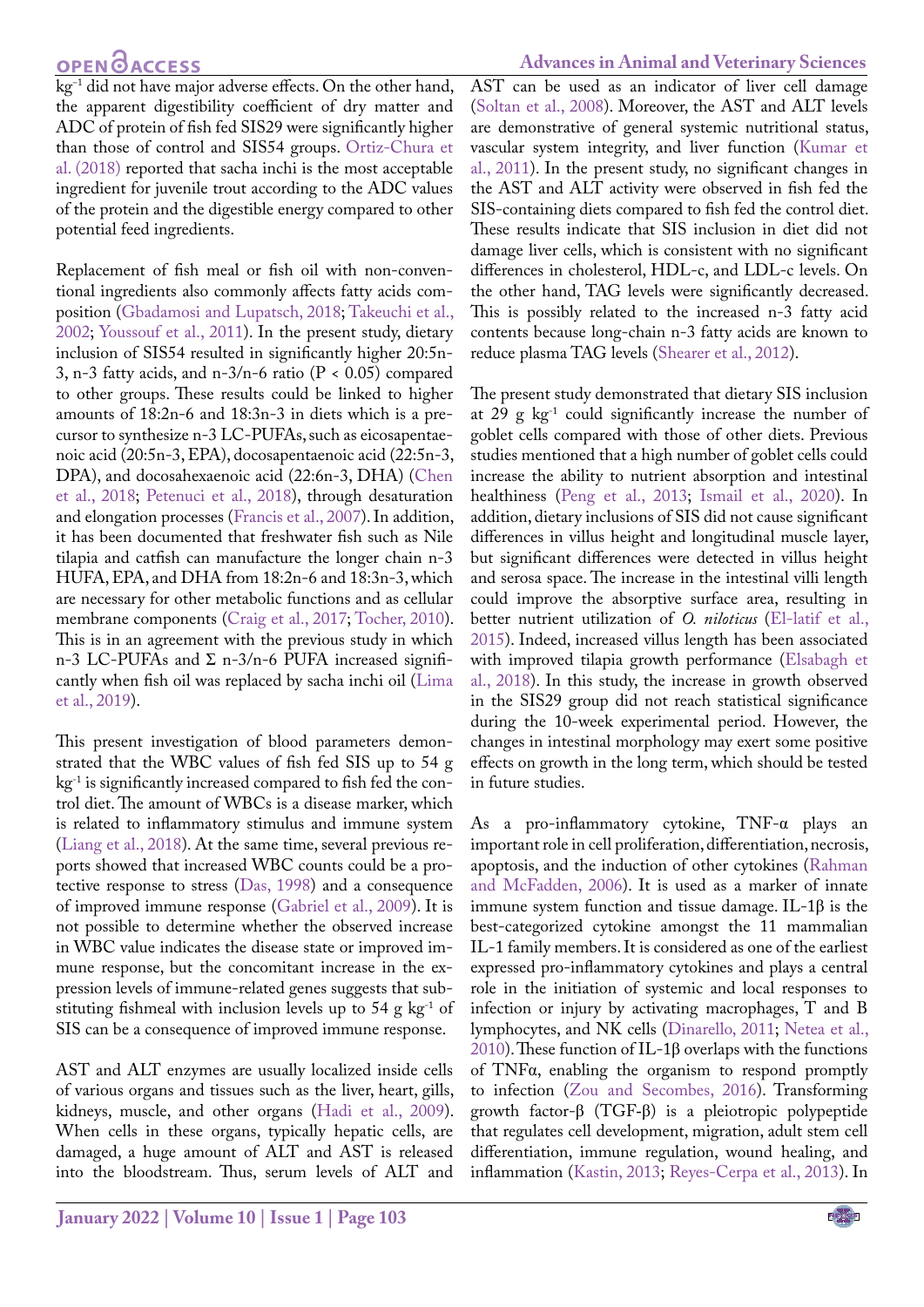# **OPEN**<sub>d</sub>

<span id="page-10-7"></span>• AOAC (1990). Offical methods of analysis. 15th ed. Association of Official Analytical Chemists International; Arlington,

• Araujo-Dairiki TB, Chaves FCM, Dairiki JK (2018). Seeds of sacha inchi (*Plukenetia volubilis*, Euphorbiaceae) as a feed

 $\overline{\text{this study}}$ , the expression level of these genes (TNF- $\alpha$ , IL-1β, and TGF-β) was not significantly influenced by dietary treatments, indicating that substituting fishmeal with SIS up to 54 g kg<sup>-1</sup> in Nile tilapia diet did not affect the immune response. Future research is also needed to focus on the effects of various levels of SIS in Nile tilapia diets until we see adverse effects.

# **CONCLUSION**

In conclusion, the results exhibited that SIS levels up to 54 g kg-1 (approximately 15% of fishmeal) did not affect growth performance, somatic indices, intestinal morphology, and gene expression of target genes of Nile tilapia. However, substituting fishmeal with SIS improved fatty acid profiles by increasing the amount of HUFAs in fish muscle. These results suggest that SIS could be an alternative feed ingredient by improving nutritional quality for aquaculture.

## **ACKNOWLEDGEMENTS**

This research was supported by Royal Scholarship under Her Royal Highness Princess Maha Chakri Sirindhorn Education Project to the Kingdom of Cambodia.

# **CONFLICT OF INTEREST**

All authors declare that there are no conflicts of interest.

# **AUTHORS CONTRIBUTION**

Methodology, Investigator, B.T., A.K.; Blood analysis, N.A.; Writing-Review, Funding Acquisition, Supervision, Conceptualization, A.K.; Editing, Final approve, B.T., K.W., K.R., G.K., A.K.; Proofreading, G.K.; All authors have read and approved the final version of the article.

# **REFERENCES**

- <span id="page-10-5"></span>• Adeoye AA, Jaramillo-Torres A, Fox SW, Merrifield DL, Davies SJ (2016). Supplementation of formulated diets for tilapia (*Oreochromis niloticus*) with selected exogenous enzymes: overall performance and effects on intestinal histology and microbiota. Anim. Feed Sci. and Technol. 215: 133-143. [https://doi.org/10.1016/j.anifeedsci.2016.03.002.](https://doi.org/10.1016/j.anifeedsci.2016.03.002 )
- Alexis MN, Nengas I (2001). American Soybean Association, United Soybean Board. Current state of knowledge concerning the use of soy products in diets for feeding sea bass and sea bream needs for future research. Brussels, Belgium: American Soybean Association.
- <span id="page-10-2"></span>• Amaya EA, Davis DA, Rouse DB (2007). Replacement of fish meal in practical diets for the Pacific white shrimp (*Litopenaeus vannamei*) reared under pond conditions. Aquaculture*.* 262(2-4): 393-401. [https://doi.org/10.1016/j.](https://doi.org/10.1016/j.aquaculture.2006.11.015 )

<span id="page-10-3"></span>VA, USA.

- <span id="page-10-0"></span>• Back SJ, Park SJ, Moon JS, Lee SB, Jo SJ, Nam TJ, Bai SC, Kong IS, Lee KJ, Lee BJ (2020). The effects of dietary heat-killed probiotics bacteria additives in low-fishmeal feed on growth performance, immune responses, and intestinal morphology in juvenile olive flounder *Paralichthys olivaceus*. Aquac. Rep. 18: 100415. [https://doi.org/10.1016/j.aqrep.2020.100415](https://doi.org/10.1016/j.aqrep.2020.100415 ).
- <span id="page-10-9"></span>• Blaxhall P, Daisley K (1973). Routine haematological methods for use with fish blood. J. Fish Biol. 5(6): 771-781. [https://](https://doi.org/10.1111/j.1095-8649.1973.tb04510.x ) [doi.org/10.1111/j.1095-8649.1973.tb04510.x](https://doi.org/10.1111/j.1095-8649.1973.tb04510.x ).
- <span id="page-10-11"></span>• Chen C, Guan W, Xie Q, Chen G, He X, Zhang H, Guo W, Chen F, Tan Y, Pan Q (2018). n-3 essential fatty acids in Nile tilapia, *Oreochromis niloticus*: bioconverting LNA to DHA is relatively efficient and the LC-PUFA biosynthetic pathway is substrate limited in juvenile fish. Aquaculture. 495: 513- 522. [https://doi.org/10.1016/j.aquaculture.2018.06.023.](https://doi.org/10.1016/j.aquaculture.2018.06.023 )
- <span id="page-10-10"></span>• Coz-Rakovac R, Smuc T, Topic Popovic N, Strunjak-Perovic I, Hacmanjek M, Jadan M (2008). Novel methods for assessing fish blood biochemical data. Journal of Appl. Ichthyol. 24(1): 77-80. [https://doi.org/10.1111/j.1439-0426.2007.01041.x.](https://doi.org/10.1111/j.1439-0426.2007.01041.x )
- <span id="page-10-12"></span>• Craig S, Helfrich LA, Kuhn D, Schwarz MH (2017). Understanding fish nutrition, feeds, and feeding: Virginia State University.
- <span id="page-10-13"></span>• Das B (1998). Studies on the effect of some pesticides and commonly used chemicals on Indian major carps and their ecosystem. (Ph. D. Thesis). Bhubaneswas, India: Orissa University of Agriculture and Technology.
- Dinarello CA (2011). A clinical perspective of IL-1 $\beta$  as the gatekeeper of inflammation. Eur. J. Immunol. 41(5): 1203- 1217. [https://doi.org/10.1002/eji.201141550](https://doi.org/10.1002/eji.201141550 ).
- <span id="page-10-8"></span>• Drabkin D (1945). Crystallographic and optical properties of human hemoglobin. A proposal for the standarization of hemoglobin. Am. J. Med. 209: 268-270.
- <span id="page-10-14"></span>• El-latif A, Ashraf M, El-Gawad A, Emam M (2015). Effect of dietary fructooligosaccharide supplementation on feed utilization and growth performance of Nile tilapia (*Oreochromis niloticus*) fingerlings. Egy. J. Aquac. 5(3): 1-16. [https://doi.org/10.21608/EJA.2019.46730.](https://doi.org/10.21608/EJA.2019.46730 )
- <span id="page-10-4"></span>• El-Sayed, AFM (1999). Alternative dietary protein sources for farmed tilapia, *Oreochromis* spp. Aquaculture. 179(1-4): 149- 168. [https://doi.org/10.1016/S0044-8486\(99\)00159-3.](https://doi.org/10.1016/S0044-8486(99)00159-3 )
- <span id="page-10-1"></span>• El-Sayed, AFM (2020). Chapter 7 - Nutrition and feeding. Tilapia culture (Second Edition) (pp. 135-172): Academic [https://doi.org/10.1016/B978-0-12-816509-](https://doi.org/10.1016/B978-0-12-816509-6.00007-0 ) [6.00007-0](https://doi.org/10.1016/B978-0-12-816509-6.00007-0 ).
- <span id="page-10-15"></span>• Elsabagh M, Mohamed R, Moustafa EM, Hamza A, Farrag F, Decamp O, Dawood MA, Eltholth M (2018). Assessing the impact of Bacillus strains mixture probiotic on water quality, growth performance, blood profile and intestinal morphology of Nile tilapia, *Oreochromis niloticus*. Aquac. Nutr. 24(6): 1613-1622. [https://doi.org/10.1111/anu.12797.](https://doi.org/10.1111/anu.12797 )
- <span id="page-10-6"></span>• Folch J, Lees M, Sloane-Stanley G (1957). A simple method for the isolation and purification of total lipids from animal tissuees. J. Biol. chem. 226: 497-509. [https://doi.](https://doi.org/10.1016/S0021-9258(18)64849-5 )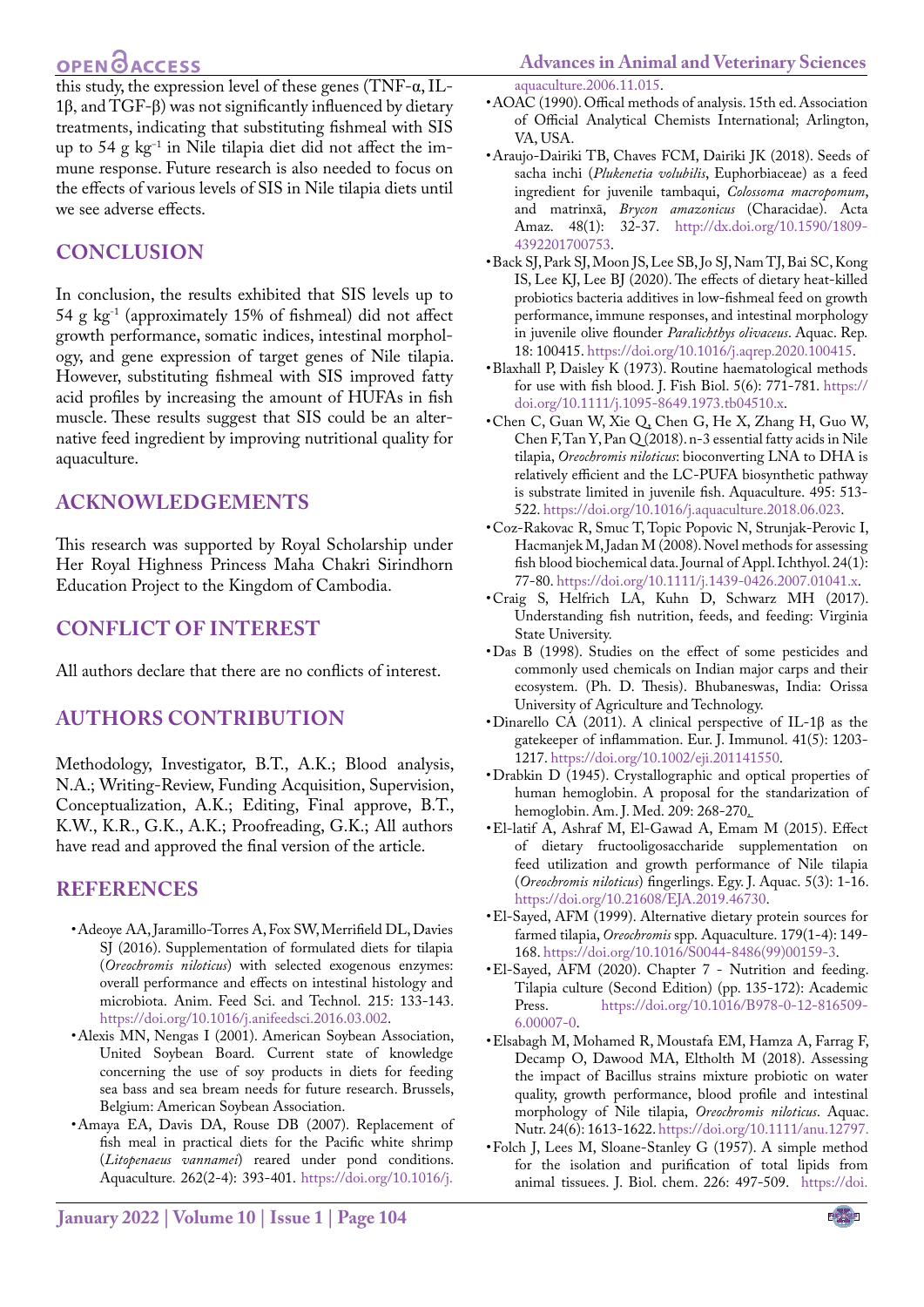#### <span id="page-11-14"></span>**Advances in Animal and Veterinary Sciences**

# **OPEN**OACCESS

- <span id="page-11-13"></span>[org/10.1016/S0021-9258\(18\)64849-5.](https://doi.org/10.1016/S0021-9258(18)64849-5 ) • Francis D, Turchini G, Jones P, De Silva S (2007). Growth performance, feed efficiency and fatty acid composition of juvenile Murray cod, *Maccullochella peelii peelii*, fed graded levels of canola and linseed oil. Aquac. Nutr. 13(5): 335-350. [https://doi.org/10.1111/j.1365-2095.2007.00480.x](https://doi.org/10.1111/j.1365-2095.2007.00480.x ).
- <span id="page-11-8"></span>• Furukawa A, Tsukahara H (1966). On the acid digestion method for the determination of chromic oxide as an index substance in the study of digestibility of fish diet. Bull. Japan. Soc. Sci. Fish. 32: 502-506. [https://doi.org/10.2331/suisan.32.502.](https://doi.org/10.2331/suisan.32.502 )
- <span id="page-11-16"></span>• Gabriel U, Obomanu F, Edori O (2009). Haematology, plasma enzymes and organ indices of *Clarias gariepinus* after intramuscular injection with aqueous leaves extracts of *Lepidagathis alopecuroides*. Afr. J. Biochem. Res. 3(9): 312- 316. [https://doi.org/10.5897/AJBR.9000128](https://doi.org/10.5897/AJBR.9000128 ).
- <span id="page-11-12"></span>• Gbadamosi OK, Lupatsch I (2018). Effects of dietary *Nannochloropsis salina* on the nutritional performance and fatty acid profile of Nile tilapia, *Oreochromis niloticus*. Algal Res. 33: 48-54. [https://doi.org/10.1016/j.algal.2018.04.030.](https://doi.org/10.1016/j.algal.2018.04.030 )
- • Gutiérrez LF, Rosada LM, Jiménez Á (2011). Chemical composition of sacha inchi (*Plukenetia volubilis* L.) seeds and characteristics of their lipid fraction. Grasas y Aceites. 62(1): 76-83. [https://doi.org/10.3989/gya044510](https://doi.org/10.3989/gya044510 ).
- <span id="page-11-17"></span>• Hadi A, Shokr A, Alwan S (2009). Effects of aluminum on the biochemical parameters of fresh waterfish *Tilapia zillii*. J. Sci. Appli. 3(1): 33-41.
- • Harms CA, Howard KE, Wolf JC, Smith SA, Kennedy-Stoskopf S (2003). Transforming growth factor-β response to mycobacterial infection in striped bass *Morone saxatilis* and hybrid tilapia *Oreochromis* spp. Vet. Immunol. Immunopathol. 95(3-4): 155-163. [https://doi.org/10.1016/](https://doi.org/10.1016/S0165-2427(03)00138-7 ) [S0165-2427\(03\)00138-7](https://doi.org/10.1016/S0165-2427(03)00138-7 ).
- <span id="page-11-19"></span>• Ismail T, Hegazi E, Dawood MA, Nassef E, Bakr A, Paray BA, Van Doan H (2020). Using of betaine to replace fish meal with soybean or/and corn gluten meal in nile tilapia (*Oreochromis niloticus*) diets: Histomorphology, growth, fatty acid, and glucose-related gene expression traits. Aquac. Rep. 17: 100376. [https://doi.org/10.1016/j.aqrep.2020.100376](https://doi.org/10.1016/j.aqrep.2020.100376 )
- <span id="page-11-21"></span>• Kastin A (2013). Handbook of biologically active peptides (Second Edition): Academic press.
- <span id="page-11-6"></span>• Khieokhajonkhet A (2020). Mango seed meal as partial replacement in diet for red hybrid tilapia (*Oreochromis niloticus*× *O. mossambicus*): Growth performance, feed utilization and economic efficiency. Int. J. Agri. Technol*.*  16(4): 831-844.
- <span id="page-11-4"></span>• Khieokhajonkhet A, Muichanta S, Aeksiri N, Ruttarattanamongkol K, Rojtinnakorn J, Kaneko G (2021). Evaluation of sacha inchi meal as a novel alternative plant protein ingredient for red hybrid tilapia (*Oreochromis niloticus* × *O. mossambicus*): Growth performance, feed utilization, blood biochemistry, and histological changes. Anim. Feed Sci. Technol. 278: 115004. [https://doi.org/10.1016/j.](https://doi.org/10.1016/j.anifeedsci.2021.115004 ) [anifeedsci.2021.115004](https://doi.org/10.1016/j.anifeedsci.2021.115004 ).
- <span id="page-11-18"></span>• Kumar V, Makkar H, Becker K (2011). Nutritional, physiological and haematological responses in rainbow trout (*Oncorhynchus mykiss*) juveniles fed detoxified *Jatropha curcas* kernel meal. Aquac. Nutr. 17(4): 451-467. [https://doi.org/10.1111/](https://doi.org/10.1111/j.1365-2095.2010.00825.x ) [j.1365-2095.2010.00825.x](https://doi.org/10.1111/j.1365-2095.2010.00825.x ).
- <span id="page-11-15"></span>• Liang H, Mi H, Ji K, Ge X, Re M, Xie J (2018). Effects of dietary calcium levels on growth performance, blood biochemistry and whole body composition in juvenile bighead carp (*Aristichthys nobilis*). Turk. J. Fish. Aquat. Sc. 18(4): 623-631. [https://doi.org/10.4194/1303-2712-v18\\_4\\_14.](https://doi.org/10.4194/1303-2712-v18_4_14 )
- • Lima BTM, Takahashi NS, Tabata YA, Hattori RS, da Silva Ribeiro C, Moreira RG (2019). Balanced omega-3 and-6 vegetable oil of Amazonian sacha inchi act as LC-PUFA precursors in rainbow trout juveniles: Effects on growth and fatty acid biosynthesis. Aquaculture. 509: 236-245. [https://](https://doi.org/10.1016/j.aquaculture.2019.05.004 ) [doi.org/10.1016/j.aquaculture.2019.05.004](https://doi.org/10.1016/j.aquaculture.2019.05.004 )
- <span id="page-11-7"></span>• Lin H, Liu Y, Tian L, Wang J, Zheng W, Huang J, Chen P (2004). Apparent digestibility coefficients of various feed ingredients for grouper *Epinephelus coioides*. J. World Aquacult. Soc. 35(2): 134-142. [https://doi.org/10.1111/j.1749-7345.2004.](https://doi.org/10.1111/j.1749-7345.2004.tb01069.x ) [tb01069.x.](https://doi.org/10.1111/j.1749-7345.2004.tb01069.x )
- <span id="page-11-3"></span>• Mahmoud EA, El-Sayed BM, Mahsoub YH, Neamat-Allah AN (2020). Effect of Chlorella vulgaris enriched diet on growth performance, hemato-immunological responses, antioxidant and transcriptomics profile disorders caused by deltamethrin toxicity in Nile tilapia (*Oreochromis niloticus*). Fish Shellfish Immunol. 102: 422-429. [https://doi.](https://doi.org/10.1016/j.fsi.2020.04.061 ) [org/10.1016/j.fsi.2020.04.061](https://doi.org/10.1016/j.fsi.2020.04.061 ).
- • Martínez-Llorens S, Baeza-Ariño R, Nogales-Mérida S, Jover-Cerdá M, Tomás-Vidal A (2012). Carob seed germ meal as a partial substitute in gilthead sea bream (*Sparus aurata*) diets: amino acid retention, digestibility, gut and liver histology. Aquaculture. 338: 124-133. [https://doi.org/10.1016/j.](https://doi.org/10.1016/j.aquaculture.2012.01.029 ) [aquaculture.2012.01.029](https://doi.org/10.1016/j.aquaculture.2012.01.029 ).
- <span id="page-11-5"></span>• Muichanta S, Khieokhajonkhet A, Wuthijaree K (2020). Effect of air dry with different heating temperature in sacha inchi on growth performance in nile tilapia (*Oreochromis niloticus*). The 21st National Graduate Research Conference, BMO5, Khon Kaen University, Khon Kaen, Thailand 1–11.
- <span id="page-11-2"></span>• Neamat-Allah AN, Mahmoud EA, Mahsoub Y (2021). Effects of dietary white mulberry leaves on hemato-biochemical alterations, immunosuppression and oxidative stress induced by *Aeromonas hydrophila* in *Oreochromis niloticus*. Fish Shellfish Immunol. 108: 147-156. [https://doi.org/10.1016/j.](https://doi.org/10.1016/j.fsi.2020.11.028 ) [fsi.2020.11.028.](https://doi.org/10.1016/j.fsi.2020.11.028 )
- <span id="page-11-20"></span>• Netea MG, Simon A, van de Veerdonk F, Kullberg BJ, Van der Meer JW, Joosten LA (2010). IL-1β processing in host defense: beyond the inflammasomes. PLoS Pathog. 6(2): e1000661. [https://doi.org/10.1371/journal.ppat.1000661](https://doi.org/10.1371/journal.ppat.1000661 ).
- <span id="page-11-0"></span>• NRC (2011). Nutrient Requirements of Fish and Shrimp. The National Academies Press, Washington, DC, USA.
- <span id="page-11-9"></span>• Ochang SN, Fagbenro OA, Adebayo OT (2007). Growth performance, body composition, haematology and product quality of the African catfish (*Clarias gariepinus*) fed diets with palm oil. Pak. J. Nutr. 6(5): 452-459. [https://doi.](https://doi.org/10.3923/pjn.2007.452.459 ) [org/10.3923/pjn.2007.452.459](https://doi.org/10.3923/pjn.2007.452.459 ).
- <span id="page-11-1"></span>• Olsen RL, Toppe J, Karunasagar I (2014). Challenges and realistic opportunities in the use of by-products from processing of fish and shellfish. Trends Food Sci. Technol. 36(2): 144-151. [https://doi.org/10.1016/j.tifs.2014.01.007](https://doi.org/10.1016/j.tifs.2014.01.007 )
- <span id="page-11-10"></span>• Oni S, Olayemi J, Adegboye J (1983). Comparative physiology of three ecologically distinct freshwater fishes, *Alestes nurse* Ruppell, *Synodontis schall* Broch & Schneider and *Tilapia zillii* Gervais. J. Fish Biol. 22(1): 105-109. [https://doi.](https://doi.org/10.1111/j.1095-8649.1983.tb04730.x ) [org/10.1111/j.1095-8649.1983.tb04730.x](https://doi.org/10.1111/j.1095-8649.1983.tb04730.x ).
- • Ortiz-Chura A, Pari-Puma RM, Huanca FHR, Cerón-Cucchi ME, Araníbar MJA (2018). Apparent digestibility of dry matter, organic matter, protein and energy of native Peruvian feedstuffs in juvenile rainbow trout (*Oncorhynchus mykiss*). Fish. Aquatic Sci. 21(1): 32. [https://doi.org/10.1186/](https://doi.org/10.1186/s41240-018-0111-2 ) [s41240-018-0111-2](https://doi.org/10.1186/s41240-018-0111-2 ).
- <span id="page-11-11"></span>• Panase P, Kamee B, Moungmor S, Tipdacho P, Matidtor J, Sutthi N (2018). Effects of *Euphorbia hirta* plant leaf extract